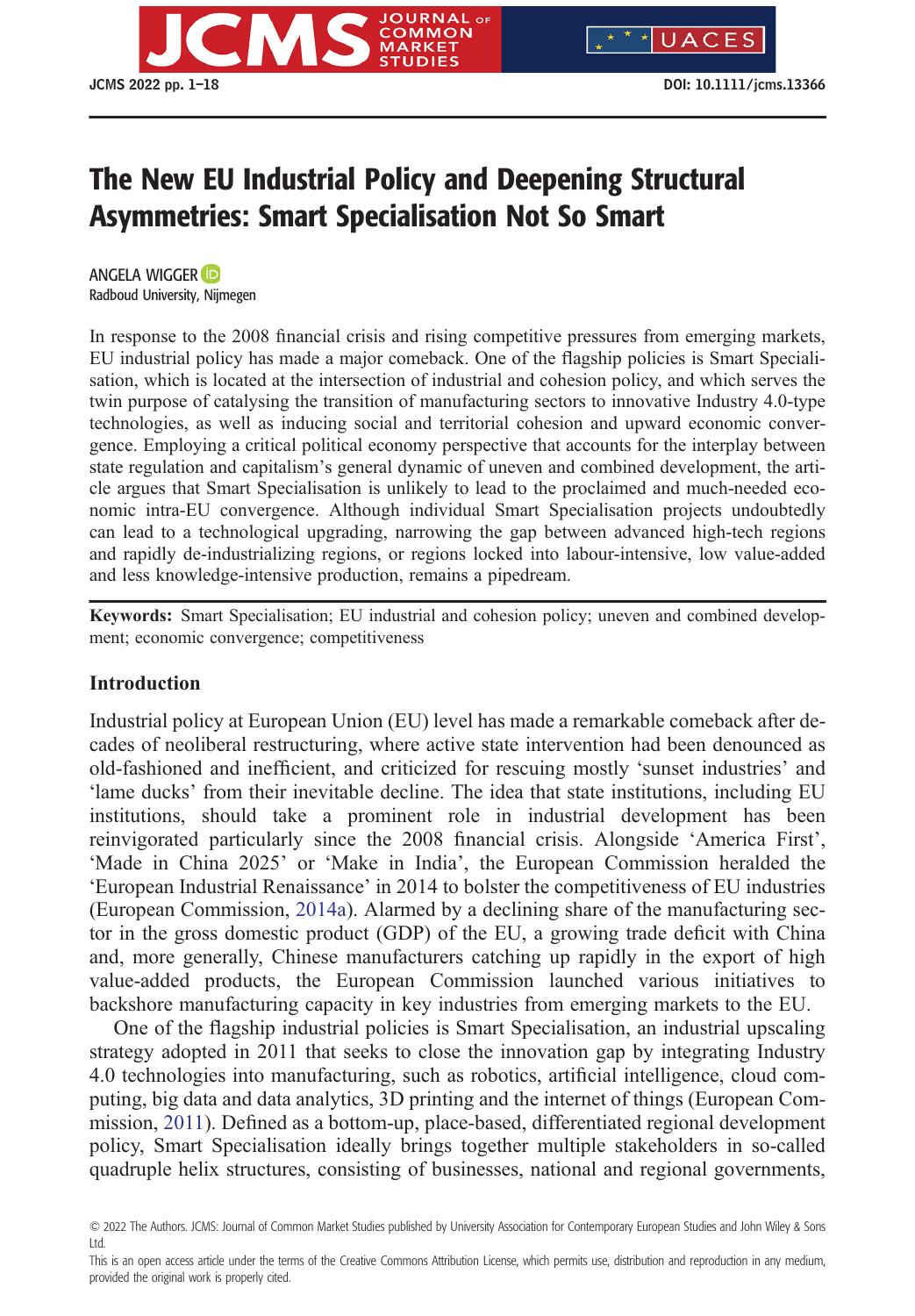universities and research institutes, and the wider civil society, who jointly identify competitive advantages of regional industries and R&D investment priorities. EU, national and/or regional co-financing should trigger a multiplier effect and leverage ever more private investments into the selected projects. Importantly, Smart Specialisation has been blended into EU cohesion policy and thus also serves the goal of facilitating 'economic, social and territorial cohesion, balanced economic growth and upward economic convergence' as enshrined in the Single European Act (SEA) of 1987. Through stimulating regional capacity building and networked learning, as well as facilitating cross-regional synergies, spill-overs and production complementarities, Smart Specialisation should induce a value chain industrialisation whereby manufacturers pull components from various regional industrial clusters, and ultimately close the gap in economic development within the EU. Although non-EU manufacturing clusters can also participate, Smart Specialisation is primarily a 'Europe First' strategy that seeks to strengthen intra-EU economic ties, following the rationale that manufacturing products can be exported with the label 'Made in Europe' (European Commission, [2017](#page-15-0), [2020a](#page-15-0)).

Against the backdrop of longstanding asymmetries in intra-EU economic structures revolving around a north–south and west–east axis, which have intensified in the wake of the 2008 financial crisis, a selective innovation-driven policy approach to economic convergence may appear much needed, especially as EU crisis responses have prioritized internal devaluation strategies to enhance cost competitiveness, leaving the persistent structural disparities untouched (Mamede, [2017;](#page-16-0) Regan, [2017](#page-16-0)). And, as Medve-Bálint and Šćepanović [\(2019](#page-16-0), p. 1066) have observed, the relationship between cohesion and industrial policy is yet to be explored. Therefore, this article examines whether Smart Specialisation indeed has the potential to facilitate upward economic convergence, whereby economically weaker EU Member States and regions can catch up and move ahead in transnational value chains. Adopting a critical political economy perspective, the article understands regulation, including EU industrial policy and therein, Smart Specialisation, in dialectical interplay with the inherent contradictions of the broader capitalist dynamics of uneven and combined development. Although such a perspective insists that the unevenness in capitalist development is a structural and recurring feature that cannot be overcome indefinitely, state regulation can temporarily mitigate asymmetries. As will be concluded here, whilst Smart Specialisation can lead to an upgrading in individual cases, the policy is unlikely to induce economic convergence across the EU, but rather consolidates disparities.

Smart Specialisation has hitherto sailed under the radar of political economists, or it is mentioned in passing only (Landesmann and Stöllinger, [2018](#page-16-0)), even though political economy analyses on the revival of industrial strategies have been gaining traction (Aiginger and Rodrik, [2020;](#page-13-0) Botta, [2014;](#page-13-0) Pianta and Lucchese, [2020;](#page-16-0) Sarra et al., [2019\)](#page-17-0). In contrast, there are numerous analyses from the field of regional, innovation and management studies on what has been depicted as the 'largest and most ambitious programme of regional innovation policy anywhere in the world' (Marques and Morgan, [2018](#page-16-0), p. 280). Not only have scholars from this field given the impetus for Smart Specialisation and been actively involved in shaping the policy (Foray et al., [2009](#page-15-0)), they also tend to endorse the policy as a win-win strategy for regional development, economic convergence and export-led growth, in particular because it does not rely on a one-sizefits-all approach to upgrading regional industrial structures to higher value-added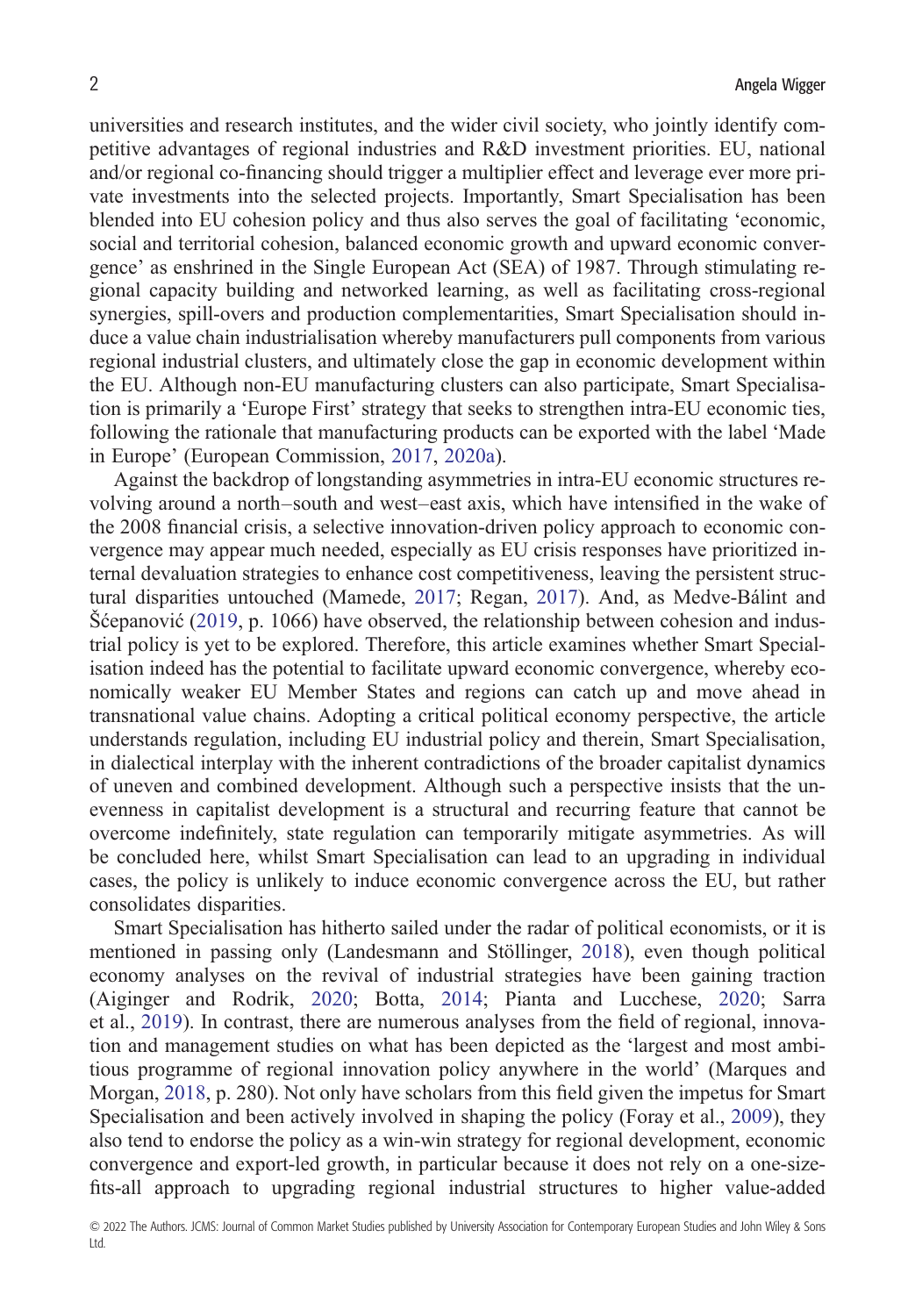activities (Crescenzi et al., [2020](#page-14-0); Fratesi et al., [2021](#page-15-0), p. 7). Moreover, the competitive logic that underpins the access to funding, alongside the range of *ex-ante* and *ex-post* conditionalities, is also highlighted as key to pushing peripheral economies ahead in transnational value chains, most notably because it forces applicants to upgrade continuously their policy proposals and implementation strategies (Crescenzi et al., [2020](#page-14-0); Medve-Bálint and Šćepanović, [2019;](#page-16-0) Tömmel, [2016,](#page-17-0) p. 111). To be fair, there are also analyses that conclude that the effectiveness and value-added of Smart Specialisation to economic convergence is negligible, if not entirely absent. The reasons for this usually tend to be ascribed to the reluctance, inertia or evasion of Member States to facilitate Smart Specialisation; low (regional) governance capacity and the absence of leadership; centralist government planning cultures; clientelist structures and corruption; or 'elites' lacking a genuine commitment to innovation and transparency that is needed for a bottom-up stakeholder involvement (Brunazzo, [2016](#page-14-0); Di Cataldo et al., [2021;](#page-14-0) Kroll, [2015](#page-16-0); Marques and Morgan, [2018](#page-16-0); Morgan, [2017](#page-16-0); Tömmel, [2016,](#page-17-0) [2021](#page-16-0)). The European Commission, in contrast, tends to be portrayed as a benign interlocutor, and its top-down strategic involvement is considered inevitable in the otherwise voluntary bottom-up collective social endeavour (Gianelle et al., [2020\)](#page-15-0). While institutional idiosyncrasies certainly may play into the successful adoption of Smart Specialisation, it will be argued here that focusing only on the weak quality of domestic agents fails to account for how the policy interacts with unequal points of departure of industries in lagging regions.

The analysis draws on policy and evaluation documents of EU institutions, websites and information material of individual Smart Specialisation projects and position papers by organized interest groups, as well as scholarly insights on various implementation aspects of Smart Specialisation. Section I outlines the theoretical framework that informs the analysis and foregrounds the role of state regulation in core-periphery dynamics in the accumulation of capital. Section II locates the adoption of Smart Specialisation within the context of the historical evolution of industrial and cohesion policy. Section III probes the policy's pertinence for upward economic convergence, drawing on illustrative Smart Specialisation initiatives along the north–south divide, while Section IV reveals the political configuration in support of the EU industrial policy, and therein, Smart Specialisation. The conclusion summarizes why Smart Specialisation is unlikely to attenuate the uneven development patterns, and points to the contours of an alternative cohesion policy.

## **I. Theorizing Industrial Policy in the Context of Uneven and Combined Capitalist Development**

The critical political economy perspective adopted here is rooted in historical materialism, which understands political struggles and regulatory outcomes, the realm of ideas and agents articulating and acting upon such ideas, against the backdrop of how the material conditions of social life, or the modes of production, are being organized over time and space (Bieler et al., [2019](#page-13-0); Morton, [2003](#page-16-0)). The contemporary mode of production is capitalist, and even though capitalism is dynamic, variegated and historically contingent, there are some transhistorical features. To be begin with, under capitalism, the majority of people sell their labour power in return for a wage (while social reproductive labour is often unwaged), and a minority, owning the means of production, extracts and accumulates surplus value from labour in the form of a non-compensation of labour time. The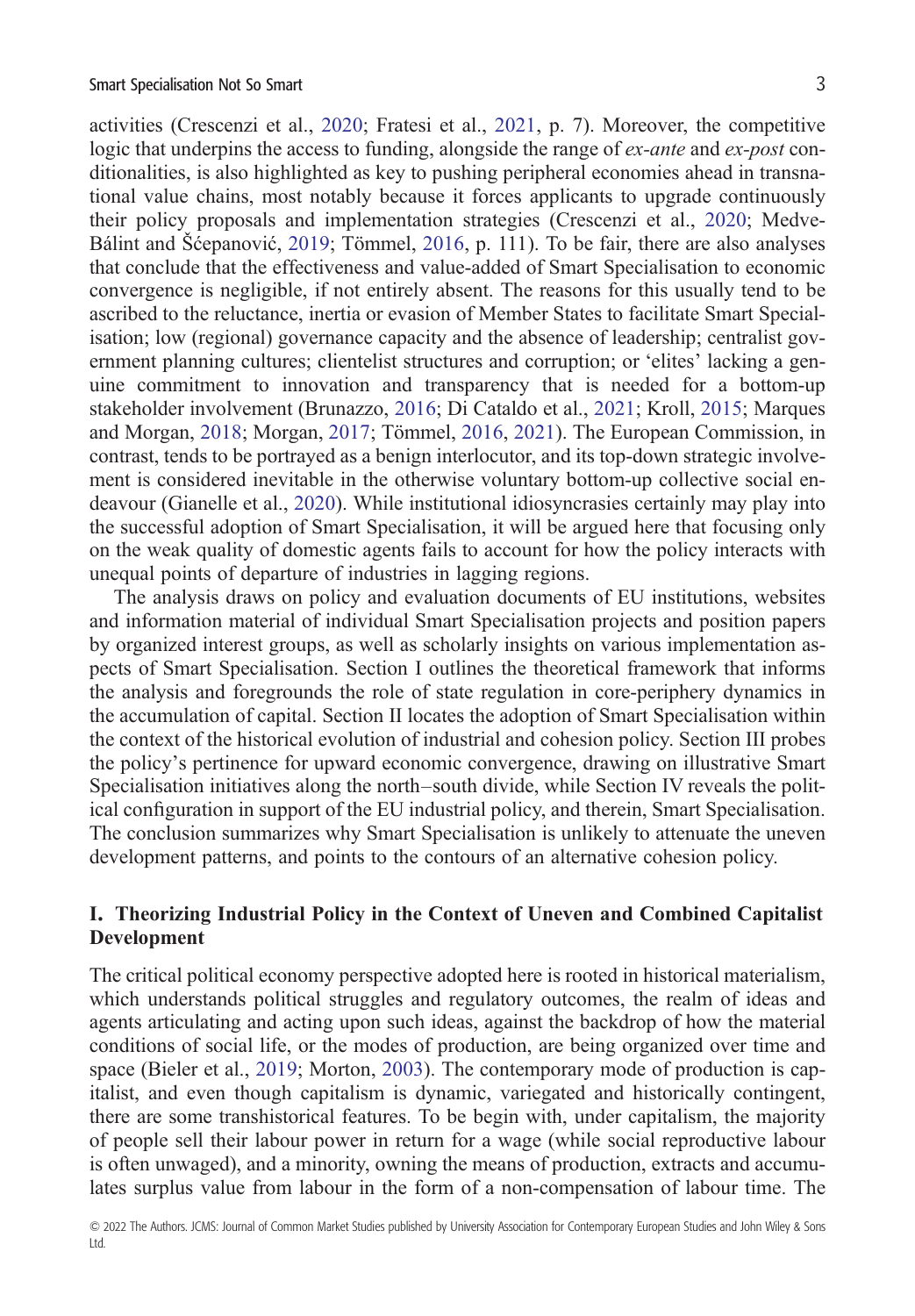subsequent accumulation of capital is never guaranteed, linear or unproblematic, nor does it occur in a geographically equal fashion. As a result of capitalist competition, the molecular processes of capital accumulation in space and time become manifest in an agglomeration of unevenly distributed regionalities (Harvey, [2003](#page-15-0), p. 103), or what Trotsky [\(1977](#page-17-0) [1932]) coined as 'uneven and combined development'. Whenever surplus capital cannot renew itself in the production sphere within the confines of a given market, or what Harvey ([2006,](#page-15-0) p. xv) identified as the capital-surplus absorption problem, the spatial dispersion in the reinvestment of surplus capital can offer a profitable outlet, provided that the conditions for production are more favourable than those found at home, such as in the form of lower variable production costs, increased labour productivity, more favourable regulatory regimes, or the clustering of knowledge, skills and other industries. Through the continued redifferentiation of the conditions of production, capitalist competition concentrates advanced production and labour processes in some areas and diffuses less advanced ones in others (Botwinick, [1993](#page-14-0), p. 131).

Capitalist dynamics are never autonomous but co-constituted by the state, including the emerging state apparatus of the EU. State regulation can open up new investment opportunities, stimulate or curb capitalist competition, and facilitate the concentration of advanced production and labour processes. State regulation can either legitimize and codify hierarchies in wealth and power within and across regions or then seek to alleviate and balance out such hierarchies, such as through state investments and/or attempts to channel surplus capital towards specific regional development paths. Similarly, the state can also seek to attenuate in-built rivalries between capital and labour over the distribution of surplus capital, or give labour a say in the control of investment and innovation. However, as capital accumulates in a dynamic fashion, state regulation can only temporarily mitigate unevenness. Importantly, state regulation is never a functionalist response to the needs of capitalism but always the result of political struggles. Despite the fundamentally skewed capitalist social relations of production, not all political struggles are consciously directed at class interests or class awareness, although such struggles may still have conjuncturally determined class relevance (Jessop, [2002,](#page-16-0) p. 32). Moreover, the broad categories of capital and labour are often internally fractionalized in multifaceted ways alongside various axes and stages in the capitalist cycle, with shifting hierarchies and power relations over time and space, which is why interests do not always correspond (Jessop, [1999;](#page-16-0) Poulantzas, [1978\)](#page-16-0). Class fractions often have to move beyond their immediate interests and form strategic coalitions with others when seeking to influence the agenda setting, decision-making and implementation of regulations with the purpose of stabilizing particular accumulation patterns. The state is an asymmetrical institutional terrain to which not all organized interests have equal access; it is itself 'capitalist' as state institutional power is being reproduced through facilitating particular accumulation patterns. This implies that the state is never a neutral arbiter in interest intermediation but, at the same time, it is also not simply a transmission belt for dominant class interests. The state can strategically select and thus privilege specific interests and thereby it impinges on or eases different and often conflicting accumulation logics (Jessop, [1999](#page-16-0), pp. 44–45).

Industrial policy rarely serves the exclusive interests of a single class (fraction). Rather than a singular policy, it usually comes in 'packages of interactive measures and strategic coordination that offer incentives or capabilities for economic development' (Andreoni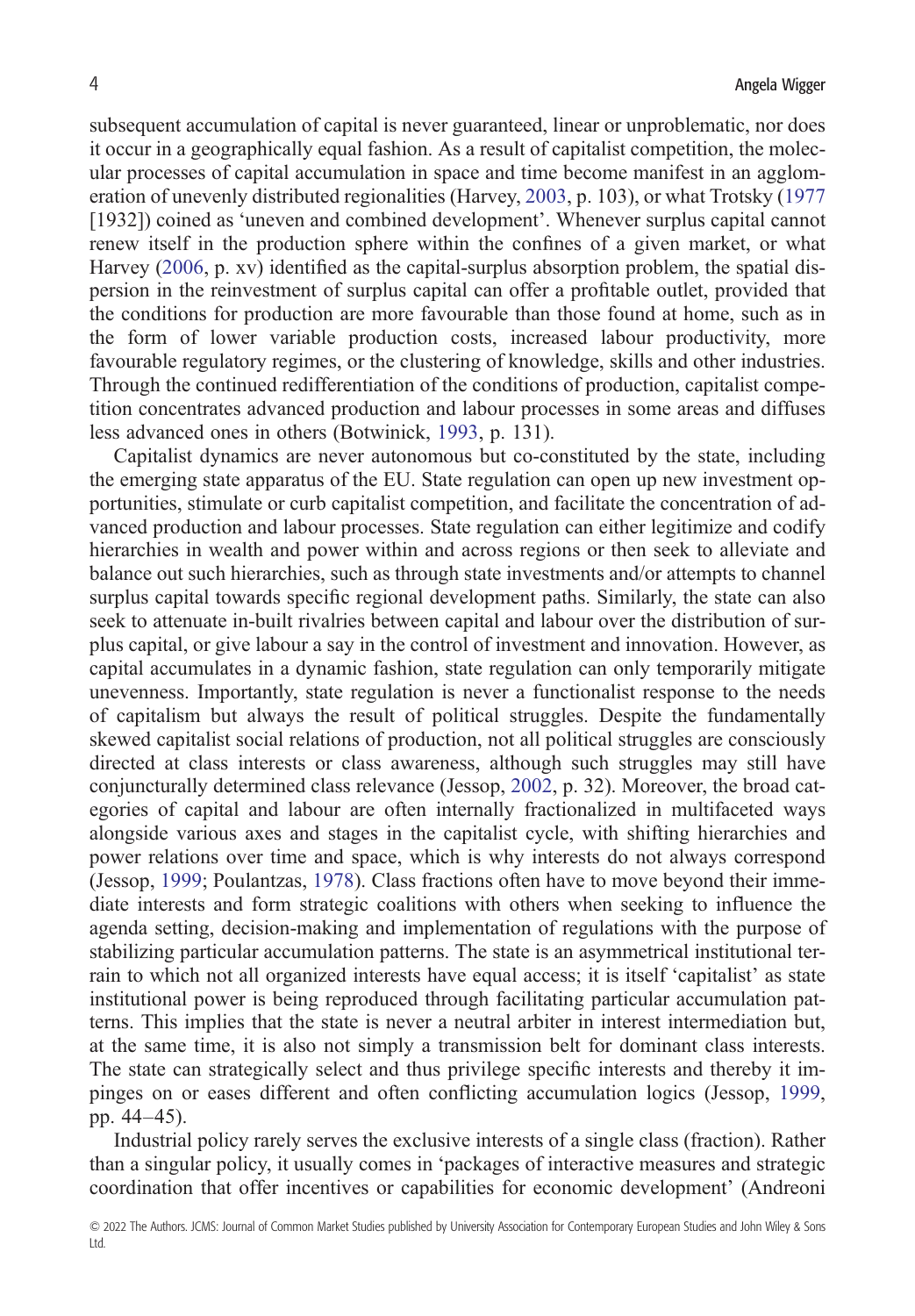and Chang, [2019](#page-13-0), p. 146). Such packages can entail regulations and funds that seek to bolster specific sectors or individual firms, technologies or the geographical structure of the production (vertical state intervention), or macroeconomic policies that seek to improve the conditions for all corporations equally, such as fiscal, monetary, innovation, education and labour policies (horizontal state intervention). Due to the political-strategic nature of EU regulation, components of industrial policy can thus cater to multiple and also contrasting interests, which in the context of uneven capitalist development can contribute to policy incoherencies.

#### **II. Historicizing Smart Specialisation within EU Industrial and Cohesion Policy**

The Treaty of Rome did not mention industrial or cohesion policy as designated Community areas; yet, the preambles declared a high degree of competitiveness and the reduction of differences between the various regions and the backwardness of the less favoured regions, Community goals, which indirectly laid the foundations for supranational intervention. Although the European Commission observed only a few years after the Treaty of Rome that economic disparities among regions had worsened (European Commission, [1965](#page-14-0)), it did not initiate secondary legislation to level out regional differences until the adoption of the European Regional Development Fund (ERDF) in 1975. The ERDF offered funding for infrastructure projects such as rail, road, sea transport and telecommunications, as well as for the modernization of old industries. Importantly, the ERDF operated as a transfer of payments between Member States: although each Member State received something, roughly two-thirds of the funding was earmarked for infrastructure upgrades in the poorest regions.

Initially, national governments could determine eligible regions and decide which projects received funding, but when the ERDF was reformed in 1979, the European Commission could also choose its own regional development projects, while national co-financing became a prerequisite to receive funding (Brunazzo, [2016,](#page-14-0) pp. 20, 30). The Commission's role subsequently increased alongside a series of reforms in the 1980s up to the 2000s. When, in response to increased asymmetries that came with the accession of Spain and Portugal, the Single European Act (SEA) in 1987 enshrined the goal of 'social and territorial cohesion, balanced economic growth and upward economic convergence', regional policy officially became a Community competence. Moreover, when several regulations in the late 1980s stipulated development targets for regions lagging behind or affected by industrial decline and allocated one or more structural funds, the EU cohesion policy was born (Brunazzo, [2016](#page-14-0), pp. 22–23; Tömmel, [2016](#page-17-0), p. 111).

The Treaty on the Functioning of the European Union (TFEU) of 1992 for the first time set out an industrial policy, which had to be horizontal in nature by securing the framework conditions favourable to industrial competitiveness (see Article 173). In 1994, the EU cohesion fund was adopted to support transport and infrastructure projects, and to help trim the least-developed economies into the convergence criteria of the Economic and Monetary Union (EMU). The EU co-financing could take up to 85 per cent of the funding (and more under exceptional circumstances), allowing regional authorities to access the ERDF and the cohesion fund directly and to adapt programmes designed by the member governments to their priorities (see Article 159 TEC; Cohen, [2019](#page-14-0), p. 53). National governments could also take up loans from the European Investment Bank (EIB),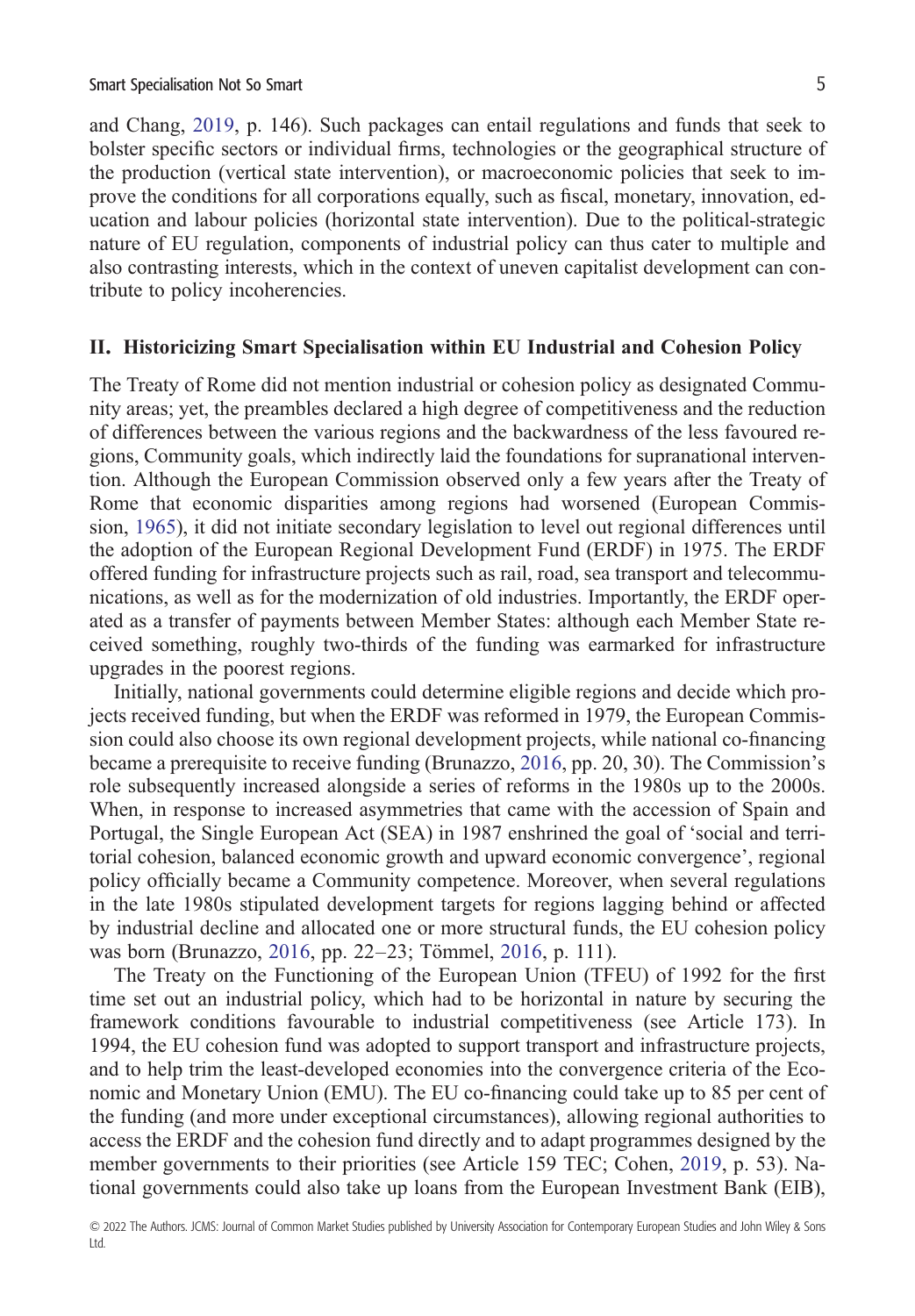which allocated more than 30 per cent of its loans to programmes fostering economic and social cohesion (Bubbico et al., [2016,](#page-14-0) p. 194).

With the adoption of the Lisbon Agenda of 2000, which sought to make the EU the world's most competitive and knowledge-based economy, bolstering the competitiveness of industries was high on the agenda, notably the competitiveness of industries that could not keep pace with the technologically more advanced US, Japanese and South Korean counterparts, and especially the ICT and related industries revolving around Silicon Valley in California, or Route 128 in Boston. In this context, EU cohesion policy was 'Lisbonized': regional competitiveness came to enjoy primacy over economic convergence, and all sorts of scoreboards and performance indexes, as well as benchmarking best practices, were extended to regions (Avdikos and Chardas, [2016,](#page-13-0) p. 98). In the spirit of the Lisbon Agenda, the European Commission pushed for the introduction of a competitive system in the allocation of cohesion funding rather than predefined quotas based on regional GDP and unemployment rates. Although the EU Council blocked such a radical change, some of the funding came to be exclusively reserved for best performers in competitiveness terms (Tömmel, [2016](#page-17-0), p. 113). What marked the beginning of a gradual hollowing out of the transfer of payments logic, was in 2004, with the welcoming of ten new Member States, accompanied by a substantive decrease in the budget allocated to cohesion policy, if measured relative to the EU GDP (Brunazzo, [2016](#page-14-0), p. 28).

Once it became clear that the Lisbon Agenda failed to meet its headline goals (Kok, [2004\)](#page-16-0), the Commission set out a programme for sectoral and cross-sectoral industrial policies in 2005 whereby investments in high technology manufacturing and innovation were considered indispensable for an export-led EU growth strategy (European Commission, [2005](#page-14-0)). A high-level expert group, named Knowledge for Growth, consisting mostly of scholars specialized in economic growth and innovation, was entrusted with the task to 'reinvigorate the Lisbon Strategy' (European Commission, [2005](#page-14-0)). The work of Foray et al. ([2009\)](#page-15-0) subsequently gave the impetus for adopting Smart Specialisation as an economic development strategy (see also McCann and Ortega-Argilés, [2016](#page-16-0)). Once the concept was fleshed out after consultations with other academics, Barca [\(2009](#page-13-0)) advocated emulating Smart Specialisation as a bottom-up, place-based, differentiated economic development strategy within the existing EU cohesion policy. Rather than supporting infrastructure projects, cohesion policy had to be transformed into an industrial upscaling strategy based on knowledge and innovation. Moreover, rather than following a dirigiste approach whereby national and regional governments would determine innovation, pick winners or breed national champions, investment priorities had to be determined through an entrepreneurial discovery process, making use of the collective intelligentsia of a quadruple-helix structure, consisting of businesses, governments, universities and knowledge centres, as well as civil society representatives.

The European Commission followed suit in 2011 and announced in its Communication 'Regional Policy Contributing to Smart Growth in Europe 2020' that national and regional governments had to develop Smart Specialisation research and innovation strategies as a pathway to upgrading their economies (European Commission, [2011\)](#page-14-0). Regions had to find a competitive niche in which they could become world leaders, and thus 'specialize smart' in a limited number of areas of core strength, rather than diffusing investments into multiple domains (European Commission, [2014b](#page-15-0), p. 4). Importantly, Smart Specialisation was not confined to economic laggards but declared 'a policy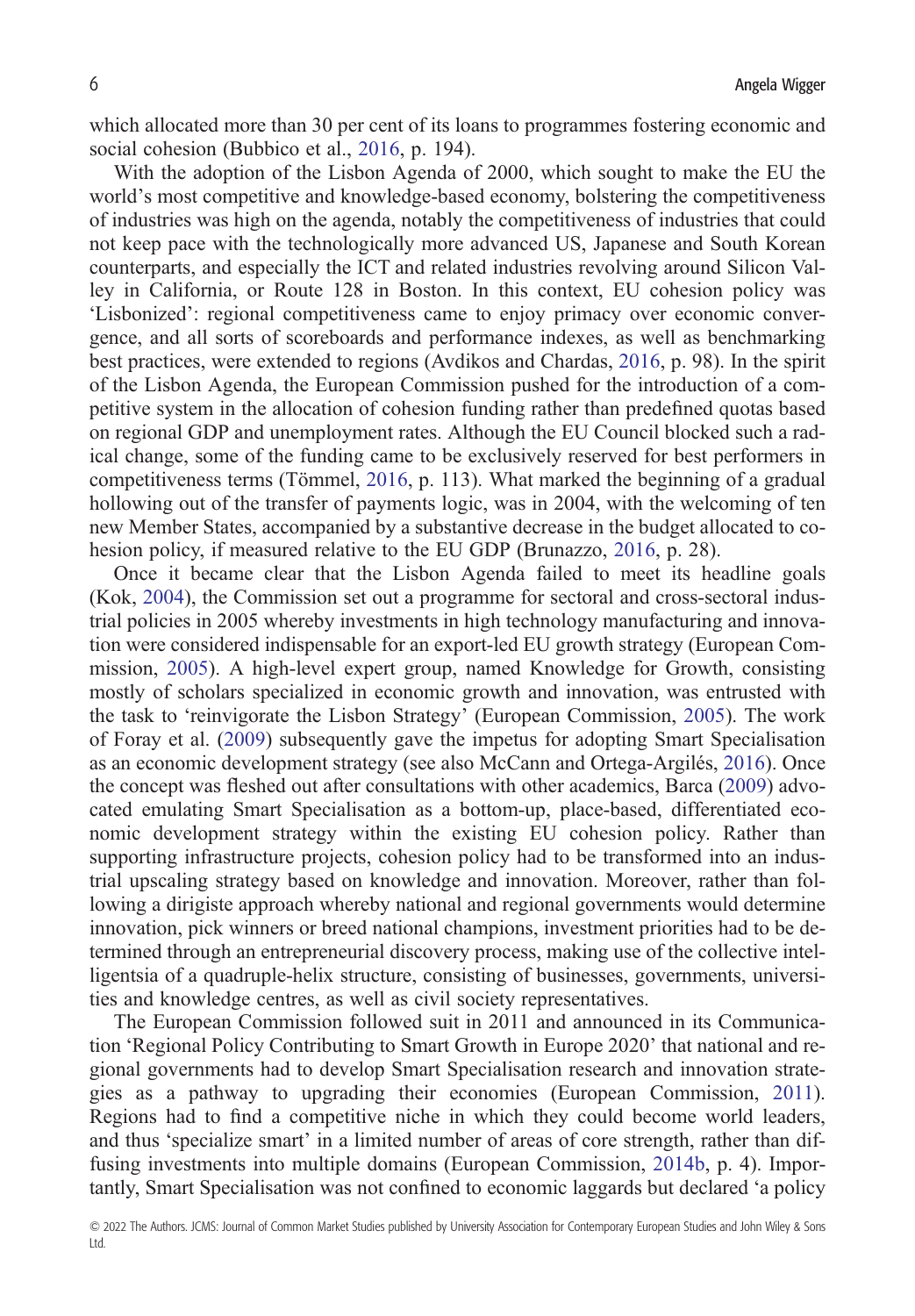for all regions – with no region left behind' (European Commission, [2018a](#page-15-0)). EU enterprises, in particular small- and medium-sized enterprises, should be able 'wherever they are' to play the 'Champions League, instead of just local tournaments' (European Commission, [2017\)](#page-15-0).

After a pilot in 2011, Smart Specialisation was officially launched at the start of the new budgetary period in 2014. Located at the interface of EU industrial, regional and cohesion policy, it came to span several of the Commission's Directorate Generals, which had to add a top-down strategic drive to an otherwise multi-stakeholder bottom-up process. The Commission saw its own role as a helpful companion in empowering national and regional authorities and turning 'their needs, strengths and comparative advantages into marketable goods and services' (European Commission, [2017,](#page-15-0) [2018a](#page-15-0)). The Smart Specialisation Platform was established to sustain capacity-building guidance in the formulation of regional priorities and the implementation process. Hosted by the Institute for Prospective Technological Studies in Seville, Spain, one of the European Commission's seven research centres, the platform was meant as a hub where stakeholders from the regional quadruple helices would interact, network, share knowledge and discuss their priorities and undergo peer review, ultimately leading to new collaborations within and across industrial value chains. As part of the centralized supervision of the decentralized Smart Specialisation strategies, a whole array of monitoring, data gathering and benchmarking tools and institutions were developed to identify strengths and weaknesses and compare regional performances (McCann and Ortega-Argilés, [2016](#page-16-0), p. 1409).

Importantly, Smart Specialization was mainstreamed into the cohesion policy through the reform of the policy in 2013, which imposed that developing Smart Specialisation strategies was an *ex-ante* conditionality to access funding within the ERDF, while the ERDF declared Smart Specialisation a top investment priority (see Article 5, 1(b) EU Regulation 1301/2013). Further conditions were outlined in partnership agreements, which were agreed in advance to specify the design of submitted programmes, selected partners, budgetary resources, data provision, and the performance transparency of the programmes. Moreover, an *ex-post* conditionality was added: access to funding was made conditional upon compliance with the new EU public deficit and debt rules, and the macroeconomic adjustment measures of the European semester. Although there was some leniency for Member States facing fiscal limits, such as reducing co-financing requirements to 15 per cent, or by increasing cash flows, advancing lump-sum or flat-rate payments, partnership agreements still required minimum yearly national investment levels (Bubbico et al., [2016,](#page-14-0) p. 192). The suggestion by the European Parliament to exempt Member States facing financial hardship from the co-financing requirement remained unsuccessful. The European Commissioner for Regional Policy, Cretu, reasoned that Smart Specialisation would make 'the best of EU taxpayers' money, at a time where budget discussions at EU level are gaining momentum' (European Commission, [2017](#page-15-0)). By preserving the right to suspend funding for Member States under the excessive deficit or macroeconomic imbalance procedure, the European Commission could demand a reprogramming of the funding 'to maximise the growth and competitiveness impact' (European Union, [2013](#page-15-0)).

Smart Specialisation is not limited to the ERDF but cross-cuts multiple EU funding streams, all of which subjugate the access to funding to a competitive selection process.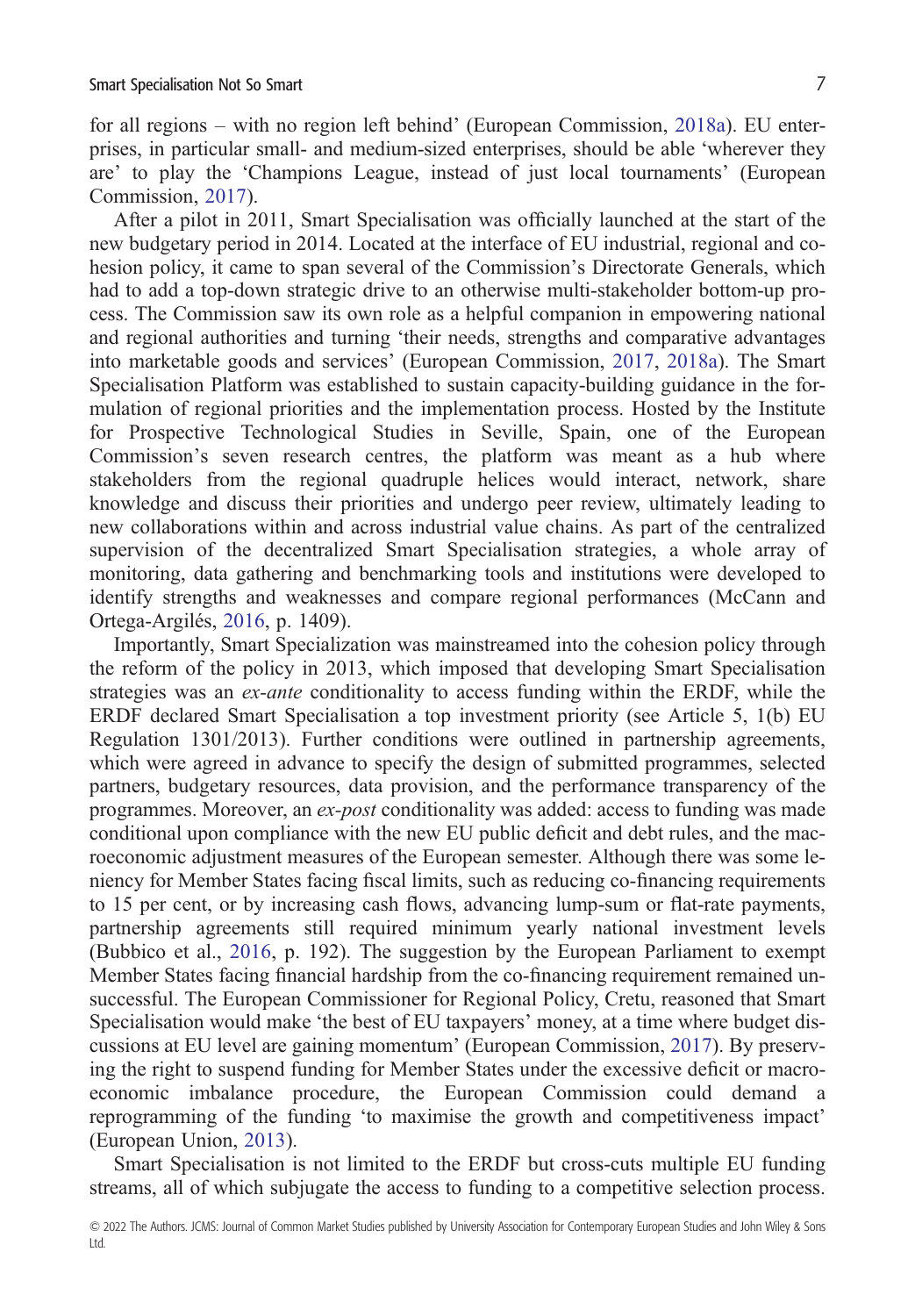For example, competitive funding for Smart Specialisation could also be obtained from the Stairway to Excellence programme, which reserved roughly €100 billion for Smart Specialisation, or Horizon 2020, now Horizon Europe and other research, innovation and competitiveness-related EU funding programmes. Importantly, the combined use of multiple funding streams and the increased financing of debt instruments should unleash private (venture) capital into manufacturing agglomerations within and across EU regions. The Commission expected that  $\epsilon$ 100 billion of private funding could be leveraged on the basis of the  $\epsilon$ 325 billion reserved for EU cohesion policy (European Commission, [2019a](#page-15-0)). The various scoreboards and performance indexes should signal a region's expertise in a specific knowledge domain or niche market, in addition to stimulating competition and increasing peer pressures among regions (European Commission, [2014b](#page-15-0)).

With Smart Specialisation also being key for achieving the fundamental objective to counter economic asymmetries, the next section probes the policy's potential to induce upward economic convergence.

#### **III. Smart Specialisation in Interplay with Intra-EU Asymmetries**

As part of a combined development, the EU hosts one of the most integrated regional value chains in the world. At the same time, also part of a combined development, all EU economies have undergone a process of deindustrialization since the 1970s, whereby labour-intensive medium- and low-technology manufacturing had been outsourced and offshored to low-wage countries in the global south. With Asian, and in particular Chinese, manufacturers having climbed up the ladder in the export of capital- and skill-intensive manufacturing production, not only has the share of EU value-added exports to the world fallen, but so has the size of the intra-EU value chains, and thereby intra-EU trade (Bruegel, [2020,](#page-14-0) pp. 7, 16). These combined developments have affected EU economies unevenly, however. Deindustrialization, accompanied by a fall in investment, has hit the low-technology and low-knowledge-intensive branches of the weaker EU economies harder (Sarra et al., [2019](#page-17-0)). In particular the EU's south has seen a comparatively much larger contraction of manufacturing industries, with investment shortfalls ranging from 25 to 60 per cent since the 2008 financial crisis (European Commission, [2017\)](#page-15-0). Crisis responses, such as fiscal austerity and internal devaluation through reduced corporate taxes and wage repression, have left the uneven industrial structures untouched (Mamede, [2017,](#page-16-0) p. 378; Regan, [2017\)](#page-16-0).

Smart Specialisation has been adopted to counteract the Chinese challenge and to balance out intra-EU asymmetries of manufacturing growth patterns, industrial dependencies, investments and innovation capabilities. Throughout the budgetary cycle of 2014– 2020, more than 200 Smart Specialisation strategies were developed, involving 18 EU Member States and 177 EU regions, as well as six non-EU countries and 16 non-EU regions (European Commission, [2020b](#page-15-0)). With respect to Europe's rapidly deindustrializing south, Smart Specialization has been employed amongst others in the agri-food and tourism sectors, such as in the Extremadura in Spain, a rural region with no noteworthy industrial development, which after the 2008 financial crisis has diverged drastically from EU and also Spanish averages over a range of economic indicators (Madeira et al., [2021,](#page-16-0) p. 8). In 2017, a consortium in Tajo-Salor-Almonte set up a strategy for the production of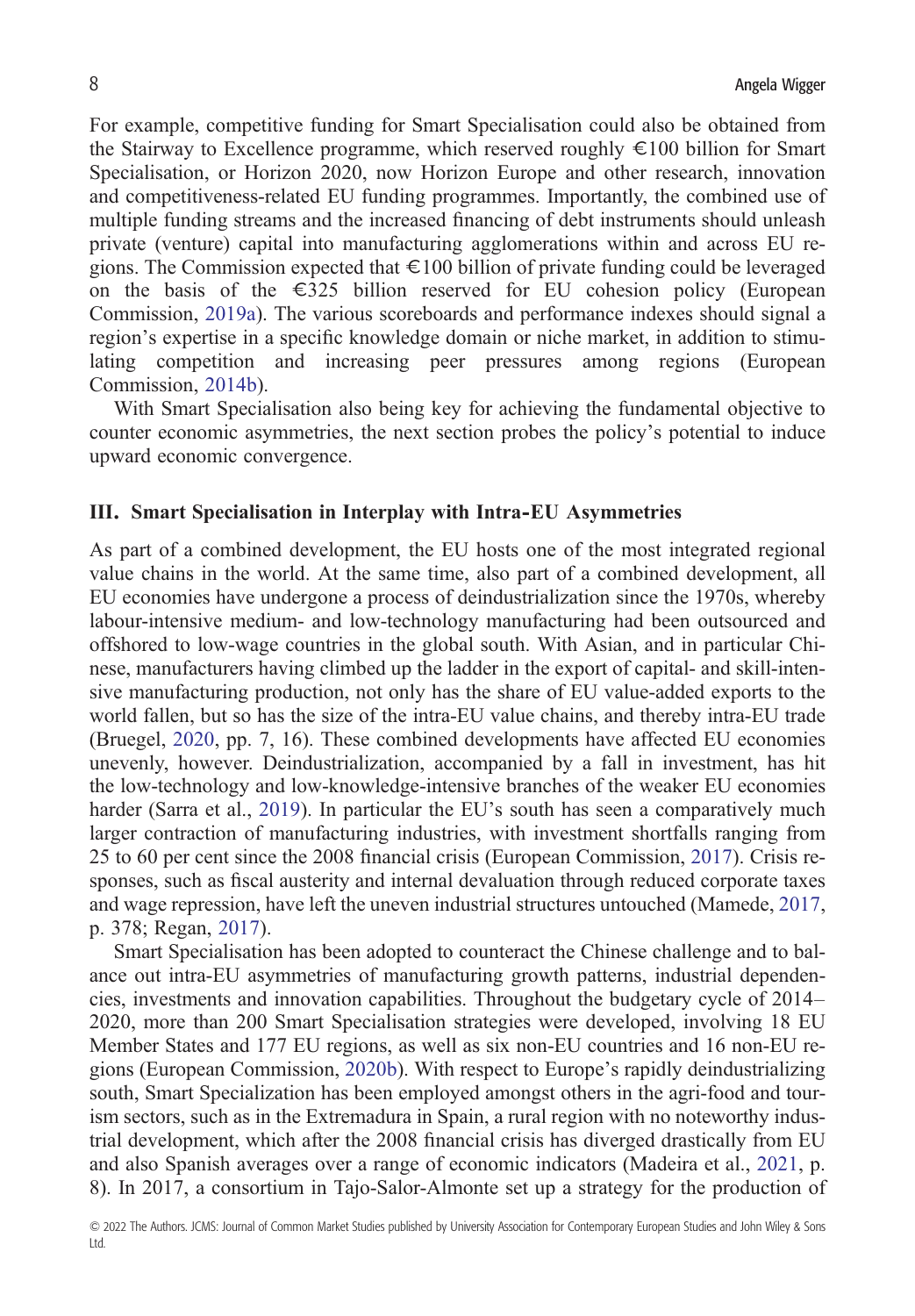the *La Torta del Casar*, a sheep cheese coagulated with thistle rennet, involving shepherds, cheesemakers, co-operatives and the Local Action Group for Rural Development. In addition to improving the cheese-making process and merchandising strategies, a Farmers and a Shepherding School was established to train 'highly professional shepherds embracing ICT and latest technological advances in the field' (European Commission, [2020c](#page-15-0)). The cheese is being marketed as 'a high-end product' through a dedicated website, and hotels serve samples at breakfast and also offer cheese excursions. According to the European Commission, the project has grown into a real Smart Specialisation asset and works as an 'economic catalyst for the Tajo-Salor-Almonte territory', 'structuring the entire economic activity of the area through connections with many other sectors' (European Commission, [2020c](#page-15-0); TAGUS, [2019,](#page-17-0) p. 9). Similar agriculture-based tourism strategies can be found in other Spanish regions and in neighbouring Portugal. For example, the regions of Alentejo, Algarve, Azores and Madeira, which also have been categorized as lagging regions exhibiting low growth, have all identified the expansion of tourism services with spin-offs to the local agri-food production, gastronomy or the cultural and creative industries as trailblazing areas for industrial investment (European Commission, [2021a](#page-15-0), [2021b;](#page-15-0) Laranja et al., [2020](#page-16-0)).

Although smart agri-food-tourism strategies have succeeded in integrating various regional sectors, making them more competitive and improving the visitor's tourism experience (Romaõ, [2020\)](#page-16-0), they concern sectors with low technological intensity, low skill and low value-added, and importantly, contrast sharply with the Smart Specialisation strategies adopted in the medium and high technology-intensive export-led EU economies of the EU north. For example, the Artificial Intelligence & Human Machine Interface project set up in 2018 by the German state Baden-Württemberg and the regions of Lombardy, Navarre, North Brabant and Örebro aims at developing and promoting AI-based technologies for the improvement of mechatronics, robotics and human–machine interaction. Baden-Württemberg is one of Europe's most innovative regions: in addition to hosting global industrial players with high patenting capacity, and various SMEs considered 'hidden champions' in their respective markets, as well as more than 30 institutes of applied sciences, 80 per cent of R&D expenditure in this region stems from the private sector (Vanguard Initiative, [2020](#page-17-0)). Similarly, the Smart Specialisation project MoBiDiK developed by the German state of North-Rhine Westphalia and the company Bayer, as well as some other pharmaceutical companies, and universities, aims at developing the use of modular plug-and-produce technology to improve the biopharmaceutical production process. North-Rhine Westphalia is Germany's industrial powerhouse with industries like the automotive sector, biotechnology, chemical industries and mechanical engineering, hosting 37 of Germany's top 100 corporations and more than 20,000 foreign corporations, and 16 international offices that support and guide foreign investors in doing business (NRW.Invest, [2020\)](#page-16-0). These regions not only exhibit higher productivity and employment levels, but corporations located in these economies also tend to be innovation leaders or frontrunners with higher R&D activities and a higher readiness to make the transition to Industry 4.0 production (European Commission, [2019b](#page-15-0)).

The above-mentioned Smart Specialisation initiatives embody the EU's north–south divide, or what is sometimes referred to as the German-centred economic core vis-à-vis the southern periphery (Bohle, [2018;](#page-13-0) Botta, [2014;](#page-13-0) Cutrini, [2019;](#page-14-0) Landesmann and Stöllinger, [2018;](#page-16-0) Mamede, [2017\)](#page-16-0). To be sure, intra-EU economic asymmetries are not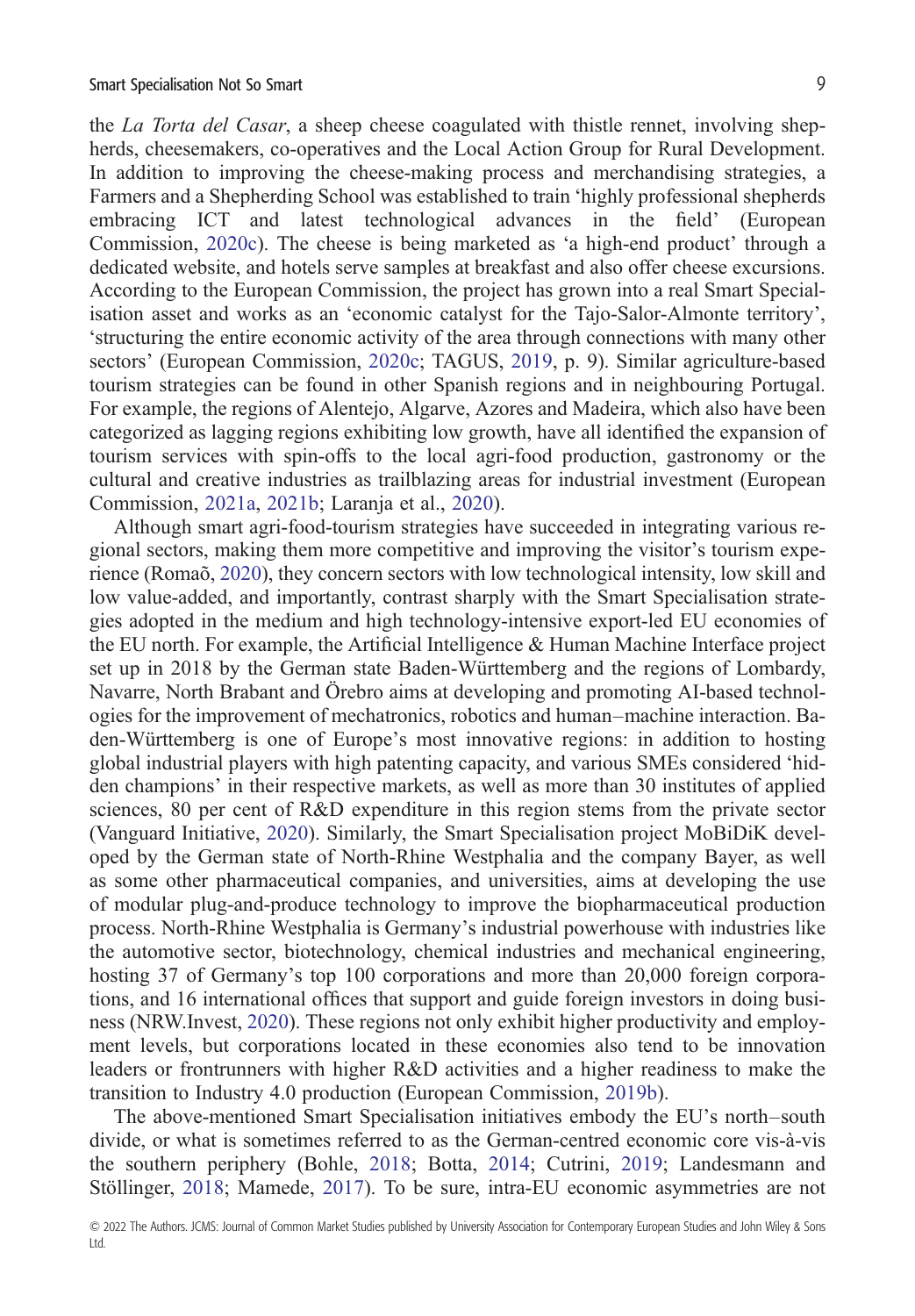as clear-cut and regions can combine industries with mixed degrees of economic developments. Larger southern economies, like Italy and Spain, also have more variegated productive and export structures compared to smaller members like Portugal or Greece (Botta, [2014](#page-13-0); Cutrini, [2019](#page-14-0)). Notwithstanding this, and accounting for the fact that the transformative potential of individual Smart Specialisation initiatives cannot be denied (see also Di Cataldo et al., [2021\)](#page-14-0), with respect to economic convergence, incremental technological upgrades in traditional sectors of lagging regions in the EU's south, like tourism and agri-food, are unlikely to narrow the gap, while technologically advanced economies simultaneously also upgrade their regional industrial structures with Smart Specialisation strategies. The European Commission is well aware that not every region can become the next Silicon Valley through the adoption of Smart Specialisation initiatives (European Commission, [2018a\)](#page-15-0). However, the prominence of Smart Specialisation within cohesion policy necessitates a discussion of whether it is indeed the right strategy for alleviating structural disparities (see also Madeira et al., [2021](#page-16-0), p. 6).

Smart Specialisation builds on the neoclassical idea of creating a 'comparative advantage in factor endowments as the main driver for structural change' (Andreoni and Chang, [2019](#page-13-0), p. 142). As Smart Specialisation relies on a competitive selection, only strategic priority projects that have outcompeted other projects in a given region will receive financial support. While competition does not take place on an equal footing, and struggles around which agents are deemed to be appropriate 'entrepreneurial actors' can be intense (D'Adda et al., [2022,](#page-14-0) p. 156; Morgan, [2017,](#page-16-0) p. 572), it is also no foregone conclusion that specialization, as opposed to diversifying industrial activities, is an adequate strategy for all regions (Dzemydaitė, [2021](#page-14-0)). Importantly, the policy does not by definition forge new regional specializations. Upgrading existing industrial assets and building on the past, rather than breaking with the past, enjoys primacy. Smart Specialisation also does not necessarily lead to the integration of Industry 4.0-type technologies, and where it does, developed regions are better positioned to benefit from a research and innovation development strategy (Madeira et al., [2021](#page-16-0), p. 15). More generally, technology collaboration and educational and skill hubs tend to be concentrated in the most advanced economies and regions, which is why Smart Specialisation may corroborate a 'winner takes all' phenomenon, whereby the agglomeration of industrial activity and the cumulation of technological advances can give rise to vicious circles that can deepen persistent disparities across European regions (Landesmann and Stöllinger, [2018](#page-16-0), pp. 19, 21). Specifically, Industry 4.0 and smart factory technology tend to increase the advantages of industrial clustering in the vicinity of related services, with the result that high-value and high-skilled manufacturing tends to be regionally concentrated (Benanav, [2020,](#page-13-0) p. 43).

Regional clusters in knowledge-intensive high value-added sectors of the EU core economies, moreover, tend to attract larger and better funded Smart Specialisation projects, while they also tend to be far more successful in linking Smart Specialisation activities with the highly competitive Horizon 2020 programmes (McCann and Ortega-Argilés, [2016](#page-16-0); Kroll, [2015](#page-16-0)). In contrast, success rates of southern and eastern European consortia have been below average, and projects also tend to be much smaller in scale (Souliotis and Alexandri, [2017,](#page-17-0) p. 232). In regions where the above-mentioned clustering synergies are absent, the multiplier effect of attracting private investments is also more difficult to achieve. Peripheral regions with lower knowledge-intensive industrial segments also face more difficulties to fulfil the quadruple helix composition, whereas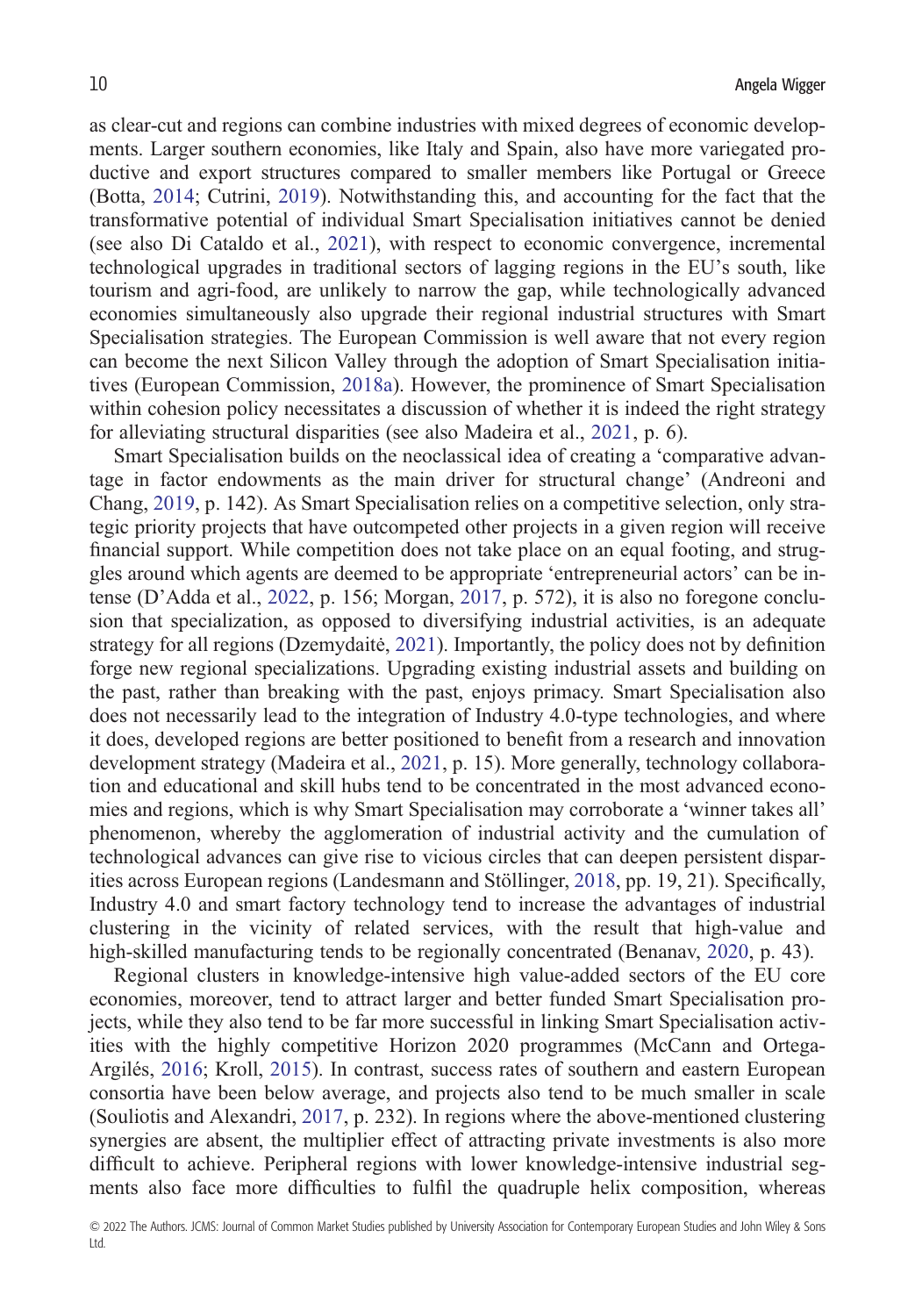knowledge-intensive applications, which have universities and research centres on board, tend to enjoy a comparative advantage above projects with weak academic and research capacities (Crescenzi et al., [2020\)](#page-14-0).

Less developed and poorer regions also face greater difficulties coping with the administrative workload that comes with the sheer complexity of submitting competitive funding applications, co-operating with the European Commission and complying with progress reports, as well as mid-term and final evaluations (Pellegrin et al., [2019](#page-16-0), p. 74). Furthermore, due to the far-reaching austerity programmes adopted in the context of EU debt and fiscal deficit rules, regional budgets have shrunk in the most crisis-hit countries. Notably, those regions in Member States under excessive deficit and macroeconomic imbalance procedures are structurally disadvantaged in 'specializing smart': not only are similar stimulus programmes, such as those found in wealthier Member States, out of reach, borrowing money on financial markets or the EIB is also not a viable option as such borrowings count as public debt subject to EU deficit rules (Bubbico et al., [2016,](#page-14-0) p. 194). With the imposition of *ex-post* conditionalities, regions in Member States infringing the imposed structural adjustment measures also risk being confronted with the withdrawal of EU funding. Thus, regions confronted with rapid deindustrialization or low value-added, low knowledge- and low technology-intensive industries face multiple obstacles that may put them at a comparative disadvantage. Smart Specialisation, as an industrial policy within cohesion policy, seems to consolidate the status quo of structural asymmetries.

Although the redistributive nature of EU structural funds was never meant to induce economic convergence but merely to alleviate some of the underdevelopment (Becker et al., [2020;](#page-13-0) Cohen, [2019](#page-14-0), p. 75), as Pellegrin et al. [\(2019](#page-16-0), p. 76) observe, the fact that cohesion policy is being mobilized on different fronts contributes to diluting its original raison d'être. Hugenot-Noël et al. ([2017,](#page-15-0) p. 7) speak of 'policy dilution' and 'policy over-load', and Landesmann and Stöllinger [\(2018](#page-16-0), pp. 19–20) reach a similar conclusion when arguing that the European Commission associated industrial policy almost exclusively with innovation policy directed towards economies at or close to the global technology frontier, without sufficiently taking into account the needs of economies and regions at lower or intermediate levels of technological capabilities.

## **IV. Supporting Class Coalitions**

Smart Specialisation, as part of the wider EU industrial strategy, has been widely endorsed by organized industrial capital and labour alike. United in a common concern about China catching up rapidly, national- and EU-level industry organizations have pushed the European Commission to use all instruments at its disposal to bolster industrial capabilities through research and innovation (BusinessEurope, [2018](#page-14-0); BDI, [2019;](#page-13-0) ERT, [2019a,](#page-14-0) [2019b](#page-14-0)). A common fear was that the EU would fall significantly behind the Organisation for Economic Co-operation and Development (OECD) average in terms of R&D expenditures relative to GDP, and particularly behind China, the US, Japan and South Korea (BusinessEurope, [2018](#page-14-0), p. 2; ERT, [2019b\)](#page-14-0). Industry4Europe, a coalition of 156 associations from EU manufacturing sectors, therefore called for more public investments into technological innovation, notably by developing EU financing instruments to leverage private capital, facilitate industry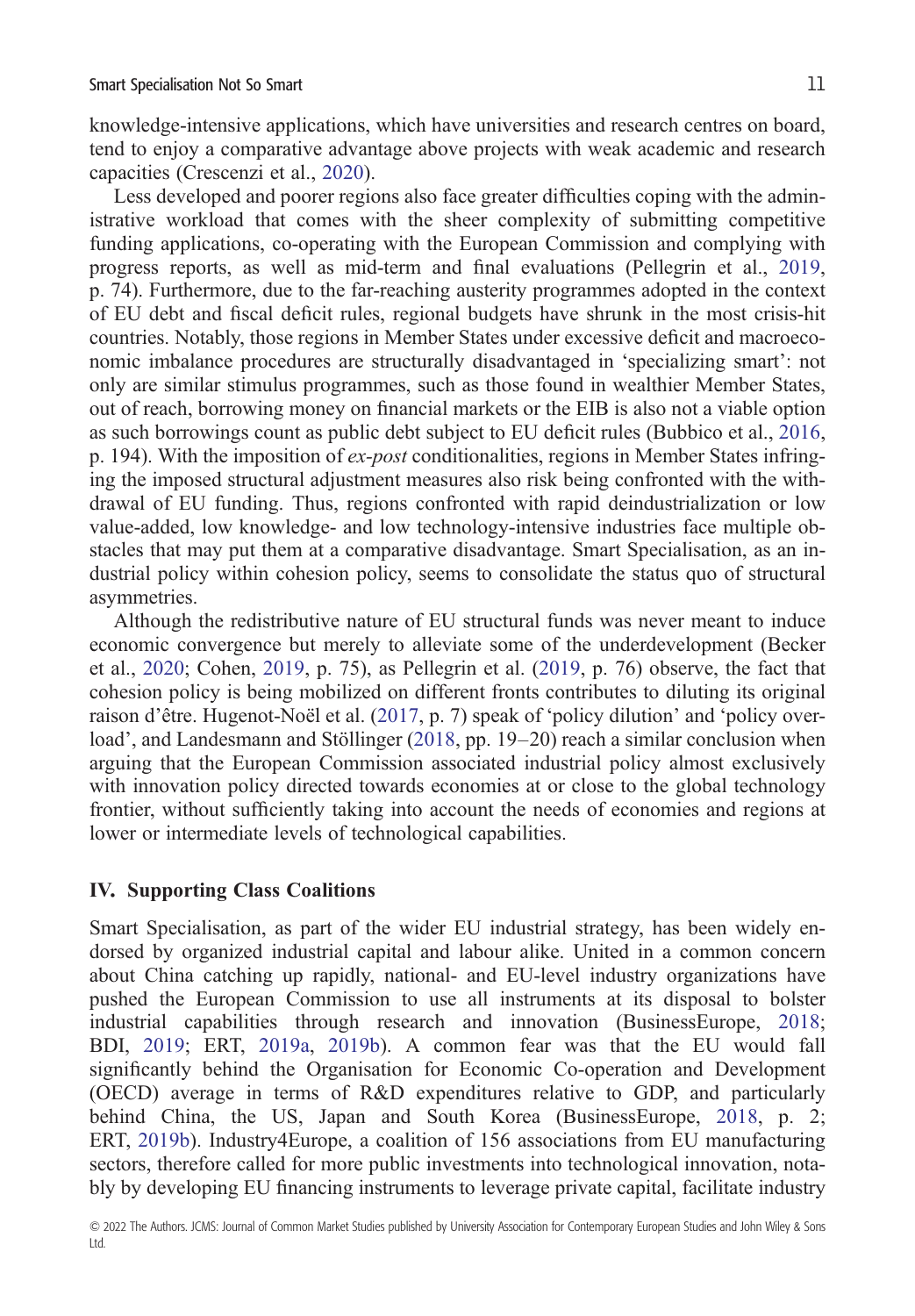access to risk capital and enable inter-regional investment platforms and financing schemes tailored towards regional characteristics (Industry4Europe, [2018\)](#page-16-0). The coalition, moreover, demanded an 'informed and permanent dialogue between the industry and policy decision-makers' (Industry4Europe, [2018](#page-16-0), p. 3). Specifically with regard to cohesion policy, industrial capital demanded better adapted and coordinated place-based and place-sensitive policy initiatives to modernize all European regions (European Commission, [2018b](#page-15-0)). These demands have been echoed by national governments and EU bodies alike, such as in statements by the Council and individual member governments (Bundesministerium für Wirtschaft und Energie, [2019](#page-14-0); EU Council, [2019\)](#page-14-0). The competitiveness rhetoric and the necessity to invest has also been welcomed by organized labour. The European Trade Union Confederation (ETUC), for example, has been largely supportive of Smart Specialisation (ETUC, [2019](#page-14-0)). However, while organized industrial capital is mostly concerned about enhancing its external competitiveness, and levelling out the regional disparities is not being prioritized, ETUC foregrounds intra-EU asymmetries more and asked the Commission 'to intensify current efforts to support industrial regions', in particular 'less developed regions or regions damaged by economic desertification' (ETUC, [2019](#page-14-0), p. 53).

The European Commission has been more responsive to the interests of industrial capital. In addition to organizing industry days, and more recently industry weeks, it established a high-level industrial roundtable, named Industry 2030, to advise on the future direction of EU industrial policy and discuss industrial challenges, and to co-develop policy responses (European Commission, [2018b;](#page-15-0) Industry 2030, [2019\)](#page-15-0). Moreover, Smart Specialisation is first and foremost a neoliberal supply-side strategy, entrenched within new public management and private–public governance structures, which embodies an in-built hierarchy in favour of industrial capital. National and regional authorities, private businesses, universities and civil society are far from being equal partners in the decentralized entrepreneurial discovery process. Businesses enjoy a privileged position when selecting the areas and activities for regional specialization, while universities and research institutes are subordinated to private profit motives (D'Adda et al., [2022,](#page-14-0) p. 158; Fratesi et al., [2021,](#page-15-0) p. 28). As part of the decentralized policy design, regional and local state agents tend to be more prominently involved than national and EU representatives, while civil society, the fourth helix in the multiple stakeholder engagement, is not only vaguely defined, or depicted in terms of innovation users and consumers, but also marginally involved (Aranguren et al., [2019\)](#page-13-0). In contrast, 'labour' is not even considered a separate collaborative agent, whether in the formulation, implementation or evaluation of Smart Specialisation strategies.

### **Conclusion**

The goal to reduce economic disparities across regions and Member States has a longstanding legacy in the process of European integration. In response to the failures of the Lisbon agenda and the financial crisis of 2008, Smart Specialisation was adopted in 2014 as a central pillar in the fulfilment of EU cohesion policy. The policy serves the dual purpose of enhancing the global competitiveness of EU industries and rebooting export-driven growth through integrating Industry 4.0 technological innovations, while at the same time inducing upward economic convergence across the EU. Building on the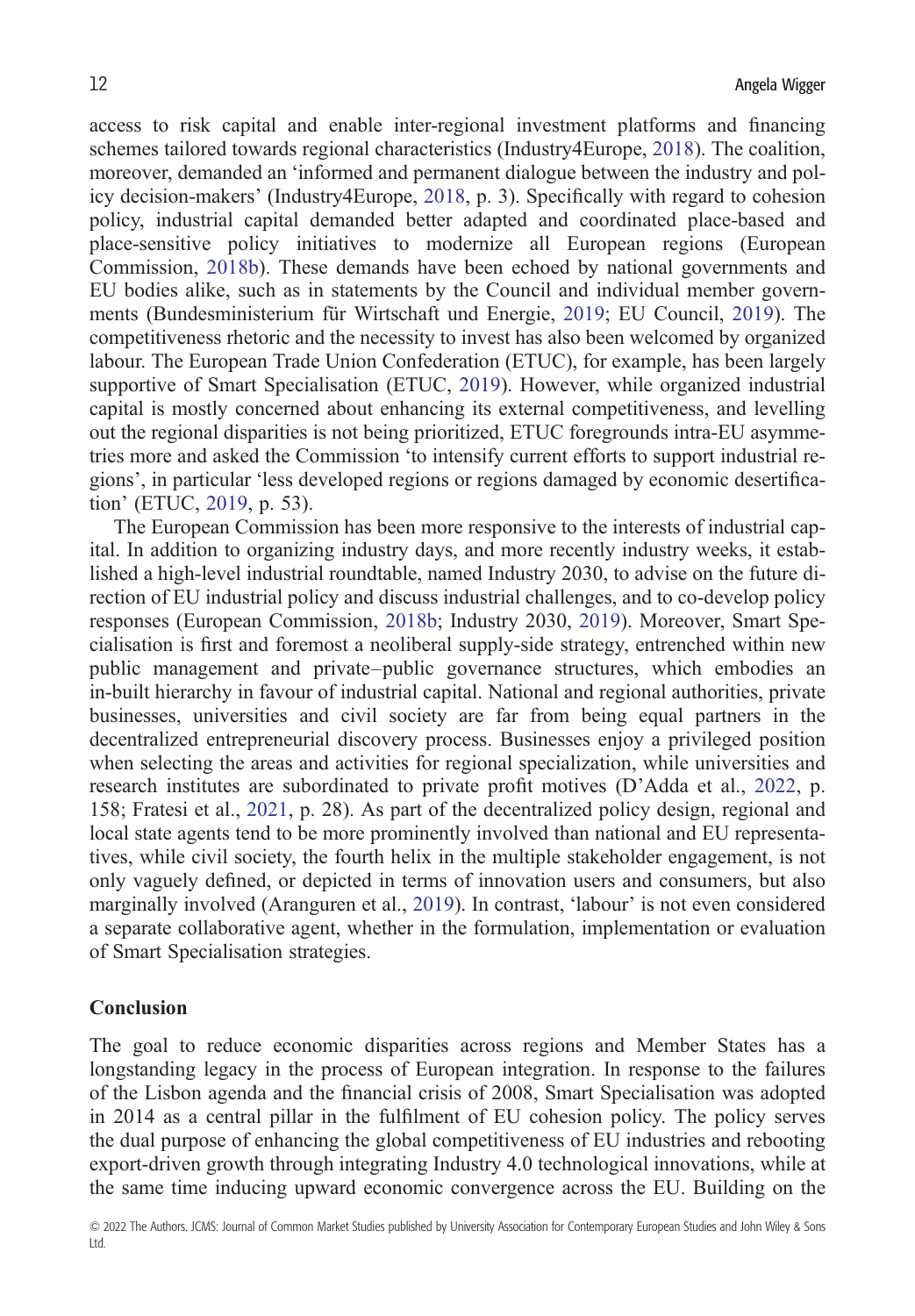assumption that specialization and not differentiation is the key to fulfilling these purposes, Smart Specialisation seeks to enable selected regional industrial clusters to climb the stairway to excellence, move ahead in transnational value chains and exploit new cross-regional synergies.

Although Smart Specialisation can certainly facilitate place-based, tailored industrial upgrades in individual projects, this article has challenged the policy's appropriateness for achieving the overarching goal of convergence. To be sure, no single policy can remedy the EU's uneven capitalist structures, and the analysis has highlighted only some contrasting examples out of 200 projects that have been adopted in a very short time span. The issue is, however, not that it is too early to tell or that an exhaustive analysis can indeed prove the policy's impact on convergence, but rather that Smart Specialisation has been primarily designed to win the global competitiveness race without accounting for, or seeking to remedy, structural asymmetries. As a knowledge-based innovation policy for all regions, Smart Specialisation seems to benefit more those regions that host technologically advanced, knowledge-intensive and high value-added industries, often industries that are already frontrunners or that can absorb Industry 4.0-type technologies more easily. Such regions also tend to profit from the agglomeration effect by hosting a critical mass of similar knowledge-intensive industries and skilled labour force, and are therefore more likely to stay ahead of regions that find themselves far from the technological frontier. With the introduction of a competitive logic in the EU cohesion schemes, alongside the range of *ex-ante* and *ex-post* conditionalities, the previously unconditional budget allocation for subsidizing collective goods has been abolished. Moreover, the financing of debt instruments and loan-based financing more generally, rather than outright grants, is gaining increased prominence (European Commission, [2021c\)](#page-15-0). As Becker et al. ([2020\)](#page-13-0) have poignantly observed, solidarity ended where competition began. To obtain ERDF funding, regions must start an entrepreneurial discovery process to define priority investment areas. Not all industries have the capacity to bring forth a quadruple helix structure or to absorb Industry 4.0-type technologies, and leverage private investments on top of public investments. It remains an open question whether such technologies, alongside specialization rather than diversification, are indeed the drivers for industrial development, and suitable for regions with low knowledge-intensive, low value-added or no noteworthy industries to catch up.

Smart Specialisation will only become more important in the 2021–2027 budgetary period where the public financing of debt instruments, rather than outright grants, will be gaining further traction (European Commission, [2021c](#page-15-0)). The Commission's communications 'European Green Deal' in 2019 and 'A New Industrial Strategy for Europe' in 2020 have subsumed Smart Specialisation to the goal of achieving climate-neutrality by 2050. Although transforming industries with high carbon emissions into climate-neutral production units is undoubtedly an important challenge ahead, Smart Specialisation has to tick yet another box – without a discussion of whether it is indeed the policy to achieve its original raison d'être, and in extension, whether there might be better-placed policies to induce convergence. This article cannot offer a panacea but rather points to the contours of an alternative that can be subject to further discussions.

The neoliberal restructuring of capitalist production of the past four decades has led to a dramatic shift in power in favour of capital and at the expense of labour, leaving untouched the unevenness in economic development across the EU. Moreover, Smart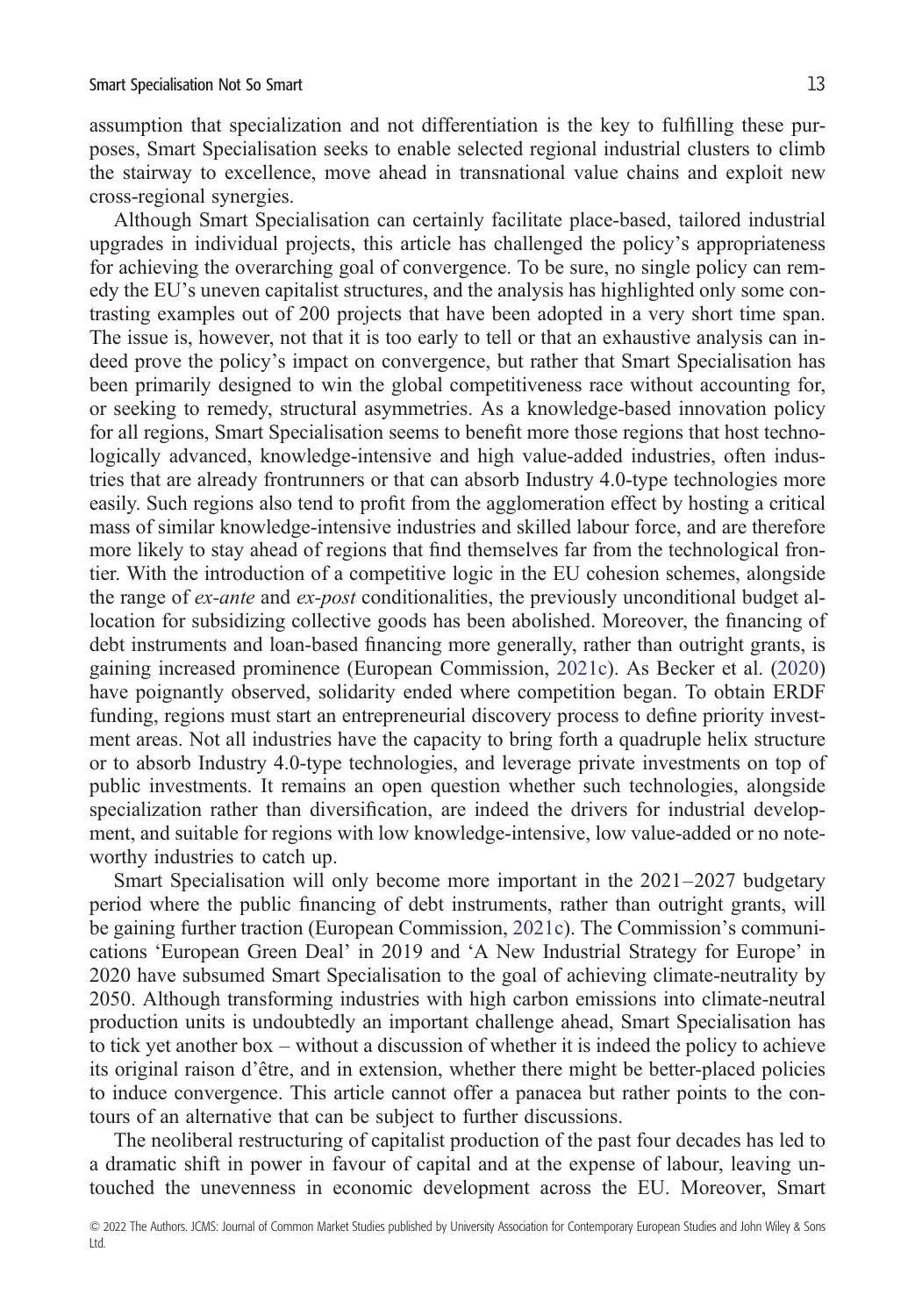<span id="page-13-0"></span>Specialisation comes with the air of being a bottom-up process where multiple stakeholders collaborate and jointly identify the most promising areas for funding. The industrial upscaling process is, however, mostly business-driven with government representatives acting as facilitators, while research institutes, labour and other societal interests are subordinate to private profit motives. EU cohesion policy could be a perfect terrain to reverse such inequalities and experiment with socially inclusive, ecologically sustainable and also more equitable and democratic forms of industrial production, and importantly, the creation of common goods that are accessible to society at large. The success of the project of an ever-closer union depends not only on social and economic cohesion and convergence but also on EU citizens having ownership of policies that affect their lives.

*Correspondence*: Dr Angela Wigger, Institute for Management Research, Department of Political Sciences, Radboud University, Heyendaalseweg 141, PO. Box 9108, 6525 AJ Nijmegen, The Netherlands.

email: [a.wigger@fm.ru.nl](mailto:a.wigger@fm.ru.nl)

## **References**

- Aiginger, K. and Rodrik, D. (2020) 'Rebirth of Industrial Policy and an Agenda for the Twenty-First Century'. *Journal of Industry, Competition and Trade*, Vol. 20, pp. 189–207.
- Andreoni, A. and Chang, H.J. (2019) 'The Political Economy of Industrial Policy: Structural Interdependencies, Policy Alignment and Conflict Management'. *Structural Change and Economic Dynamics*, Vol. 48, pp. 136–50.
- Aranguren, M.J., Magro, E., Navarro, M. and Wilson, J.R. (2019) 'Governance of the Territorial Entrepreneurial Discovery Process: Looking Under the Bonnet of RIS3'. *Regional Studies*, Vol. 53, No. 4, pp. 451–61.
- Avdikos, V. and Chardas, A. (2016) 'European Union Cohesion Policy Post 2014: More (Place-Based and Conditional) Growth – Less Redistribution and Cohesion'. *Territory, Politics, Governance*, Vol. 4, No. 1, pp. 97–117.
- Barca, F. (2009) An Agenda for a Reformed Cohesion Policy. Available at «[http://www.europarl.](http://www.europarl.europa.eu/meetdocs/2009_2014/documents/regi/dv/barca_report_/barca_report_en.pdf) [europa.eu/meetdocs/2009\\_2014/documents/regi/dv/barca\\_report\\_/barca\\_report\\_en.pdf](http://www.europarl.europa.eu/meetdocs/2009_2014/documents/regi/dv/barca_report_/barca_report_en.pdf)». Accessed 10 January 2021.
- BDI (2019) Grundsatzpapier China. Partner und systemischer Wettbewerber Wie gehen wir mit Chinas staatlich gelenkter Volkswirtschaft um? Available at «[https://](https://g8fip1kplyr33r3krz5b97d1-wpengine.netdna-ssl.com/wp-content/uploads/2019/01/BDI-Grundsatzpapier_China.pdf) g8fi[p1kplyr33r3krz5b97d1-wpengine.netdna-ssl.com/wp-content/uploads/2019/01/BDI-](https://g8fip1kplyr33r3krz5b97d1-wpengine.netdna-ssl.com/wp-content/uploads/2019/01/BDI-Grundsatzpapier_China.pdf)[Grundsatzpapier\\_China.pdf](https://g8fip1kplyr33r3krz5b97d1-wpengine.netdna-ssl.com/wp-content/uploads/2019/01/BDI-Grundsatzpapier_China.pdf)». Accessed 10 January 2021.
- Becker, J., Weissenbacher, R. and Jäger, J. (2020) 'Uneven Development in the EU: Processes of Core-Periphery Relations'. In Bigo, D., Diez, T., Fanoulis, E., Rosamond, B. and Stivachtis, Y. A. (eds) *The Routledge Handbook of Critical European Studies* (New York: Routledge), pp. 224–38.
- Benanav, A. (2020) *Automation and the Future of Work* (London: Verso).
- Bieler, A., Jordan, J. and Morton, A.D. (2019) 'EU Aggregate Demand as a Way Out of the Crisis? Engaging the Post-Keynesian Critique'. *JCMS*, Vol. 54, No. 4, pp. 805–22.
- Bohle, D. (2018) 'European Integration, Capitalist Diversity and Crises Trajectories on Europe's Eastern Periphery'. *New Political Economy*, Vol. 23, No. 2, pp. 1239–53.
- Botta, A. (2014) 'Structural Asymmetries at the Roots of the Eurozone Crisis: What's New for Industrial Policy in the EU?' *PSL Quarterly Review*, Vol. 67, No. 269, pp. 169–216.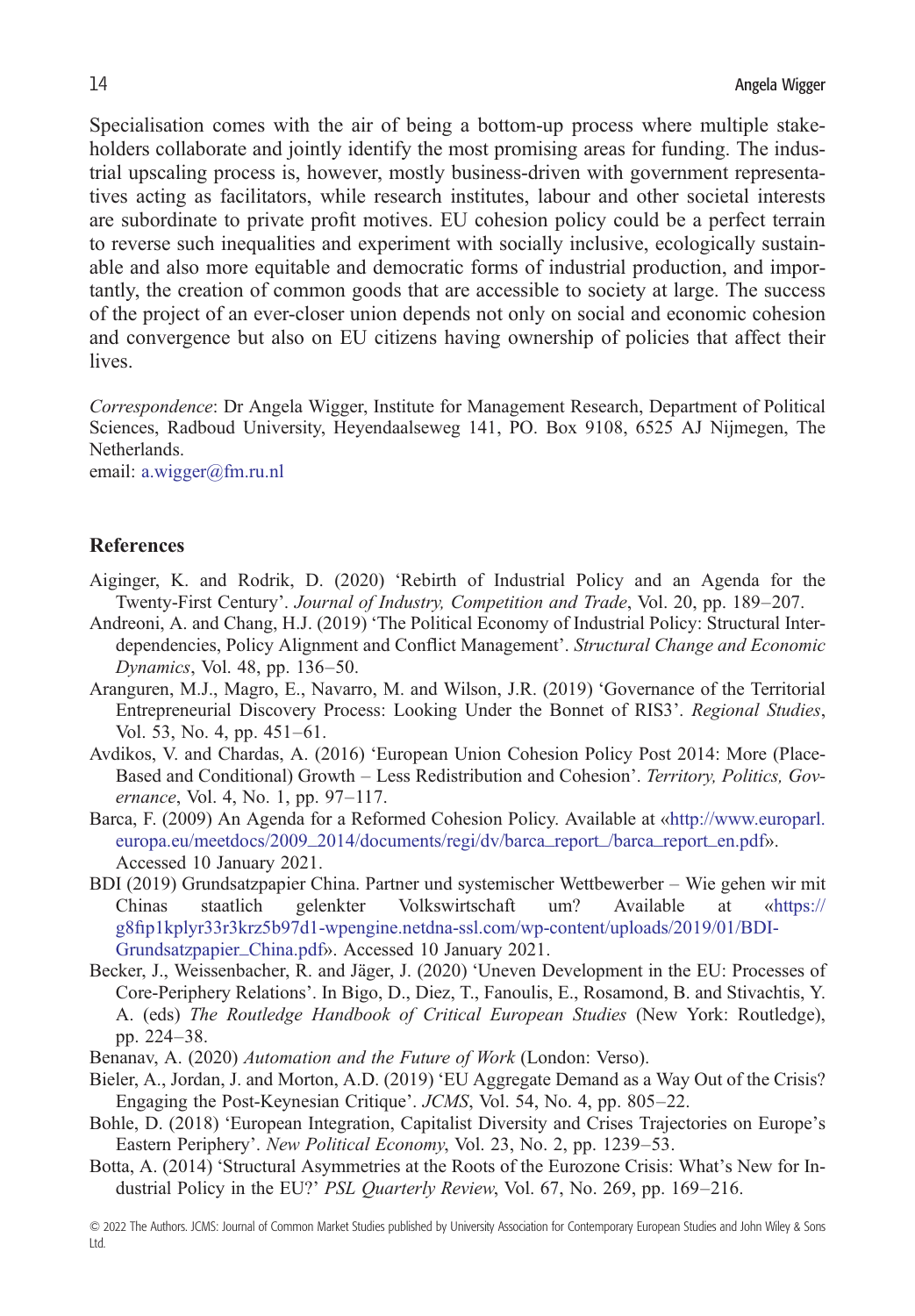- <span id="page-14-0"></span>Botwinick, H. (1993) *Persistent Inequalities: Wage Disparity under Capitalist Competition* (Princeton, NJ: Princeton University Press).
- Bruegl (2020) EU-China Trade and Investment Relations in Challenging Times, 25 May. Available at [«https://www.bruegel.org/wp-content/uploads/2020/06/EU-China-trade-and-investment-in](https://www.bruegel.org/wp-content/uploads/2020/06/EU-China-trade-and-investment-in-challenging-times.pdf)[challenging-times.pdf»](https://www.bruegel.org/wp-content/uploads/2020/06/EU-China-trade-and-investment-in-challenging-times.pdf). Accessed 10 January 2021.
- Brunazzo, M. (2016) 'The History and Evolution of Cohesion Policy'. In Piattoni, S. and Polverari, L. (eds) *Handbook on Cohesion Policy in the EU* (Cheltenham: Edward Elgar), pp. 17–35.
- Bubbico, R.L., Rubianes, A.C., Ottersten, K.E. and Sioliou, M.K. (2016) 'Cohesion Policy, EU Economic Governance and the Role of the European Investment Bank'. In Piattoni, S. and Polverari, L. (eds) *Handbook on Cohesion Policy in the EU* (Cheltenham: Edward Elgar), pp. 186–202.
- Bundesministerium für Wirtschaft und Energie (2019) A Franco-German Manifesto for a European Industrial Policy Fit for the 21st Century. Available at «[https://www.gouvernement.fr/](https://www.gouvernement.fr/sites/default/files/locale/piece-jointe/2019/02/1043_-_a_franco-german_manifesto_for_a_european_industrial_policy_fit_for_the_21st_century.pdf) sites/default/fi[les/locale/piece-jointe/2019/02/1043\\_-\\_a\\_franco-german\\_manifesto\\_for\\_a\\_eu](https://www.gouvernement.fr/sites/default/files/locale/piece-jointe/2019/02/1043_-_a_franco-german_manifesto_for_a_european_industrial_policy_fit_for_the_21st_century.pdf)ropean\_industrial\_policy\_fi[t\\_for\\_the\\_21st\\_century.pdf»](https://www.gouvernement.fr/sites/default/files/locale/piece-jointe/2019/02/1043_-_a_franco-german_manifesto_for_a_european_industrial_policy_fit_for_the_21st_century.pdf). Accessed 10 January 2021.
- BusinessEurope (2018) Multiannual Financial Framework Post-2020 Proposals. Available at [«https://www.businesseurope.eu/sites/buseur/](https://www.businesseurope.eu/sites/buseur/files/media/position_papers/ecofin/2018-09-28_views_mff_post-2020.pdf)files/media/position\_papers/ecofin/2018-09-28\_ [views\\_mff\\_post-2020.pdf](https://www.businesseurope.eu/sites/buseur/files/media/position_papers/ecofin/2018-09-28_views_mff_post-2020.pdf)». Accessed 10 January 2021.
- Cohen, C. (2019) *Implementing Smart Specialisation: An Analysis of Practices across Europe* (Luxembourg: Publications Office of the European Union).
- Crescenzi, R., de Blasio, G. and Giua, M. (2020) 'Cohesion Policy Incentives for Collaborative Industrial Research: Evaluation of a Smart Specialisation Forerunner Programme'. *Regional Studies*, Vol. 54, No. 10, pp. 1341–53.
- Cutrini, E. (2019) 'Economic Integration, Structural Change, and Uneven Development in the European Union'. *Structural Change and Economic Dynamics*, Vol. 50, pp. 102–13.
- D'Adda, D., Iacobucci, D. and Perugini, F. (2022) 'Smart Specialisation Strategy in Practice: Have Regions Changed the Allocation of Structural Funds?' *Regional Studies*, Vol. 56, No. 1, pp. 155–70.
- Di Cataldo, M., Monastiriotis, V. and Rodríguez-Pose, A. (2021) 'How "Smart" Are Smart Specialisation Strategies?' *JCMS*. <https://doi.org/10.1111/jcms.13156>
- Dzemydaitė, G. (2021) 'The Impact of Economic Specialization on Regional Economic Development in the European Union: Insights for Formation of Smart Specialization Strategy'. *Economies*, Vol. 9, No. 76, pp. 1–15.
- ERT (2019a) *Strengthening Europe's Place in the World. Pledges and Priorities* (Brussels: European Round Table of Industrialists).
- ERT (2019b) *European Competitiveness and Industry. Benchmarking Report 2019* (Brussels: European Round Table of Industrialists).
- ETUC (2019) ETUC Action Programme 2019–2023. Available at «[https://www.etuc.org/sites/de](https://www.etuc.org/sites/default/files/page/file/2019-05/Action%20Programme%20portrait%20EN%20Finale.pdf)fault/files/page/fi[le/2019-05/Action%20Programme%20portrait%20EN%20Finale.pdf](https://www.etuc.org/sites/default/files/page/file/2019-05/Action%20Programme%20portrait%20EN%20Finale.pdf)». Accessed 2 October 2021.
- EU Council (2019) An EU Industrial Policy Strategy: A Vision for 2030. Available at «[https://](https://www.consilium.europa.eu/media/39507/st09706-en19.pdf) [www.consilium.europa.eu/media/39507/st09706-en19.pdf»](https://www.consilium.europa.eu/media/39507/st09706-en19.pdf). Accessed 10 January 2021.
- European Commission (1965) La politique regional dans le marché commun. Les Documents Communauté Européenne, No. 34, June.
- European Commission (2005) Implementing the Community Lisbon Programme: A Policy Framework to Strengthen EU Manufacturing. Brussels: COM(2005)474.
- European Commission (2011) Regional Policy for Smart Growth in Europe 2020. Available at [«https://ec.europa.eu/regional\\_policy/sources/information/pdf/brochures/rfec/2011\\_smart\\_](https://ec.europa.eu/regional_policy/sources/information/pdf/brochures/rfec/2011_smart_growth_en.pdf) [growth\\_en.pdf»](https://ec.europa.eu/regional_policy/sources/information/pdf/brochures/rfec/2011_smart_growth_en.pdf). Accessed 10 January 2021.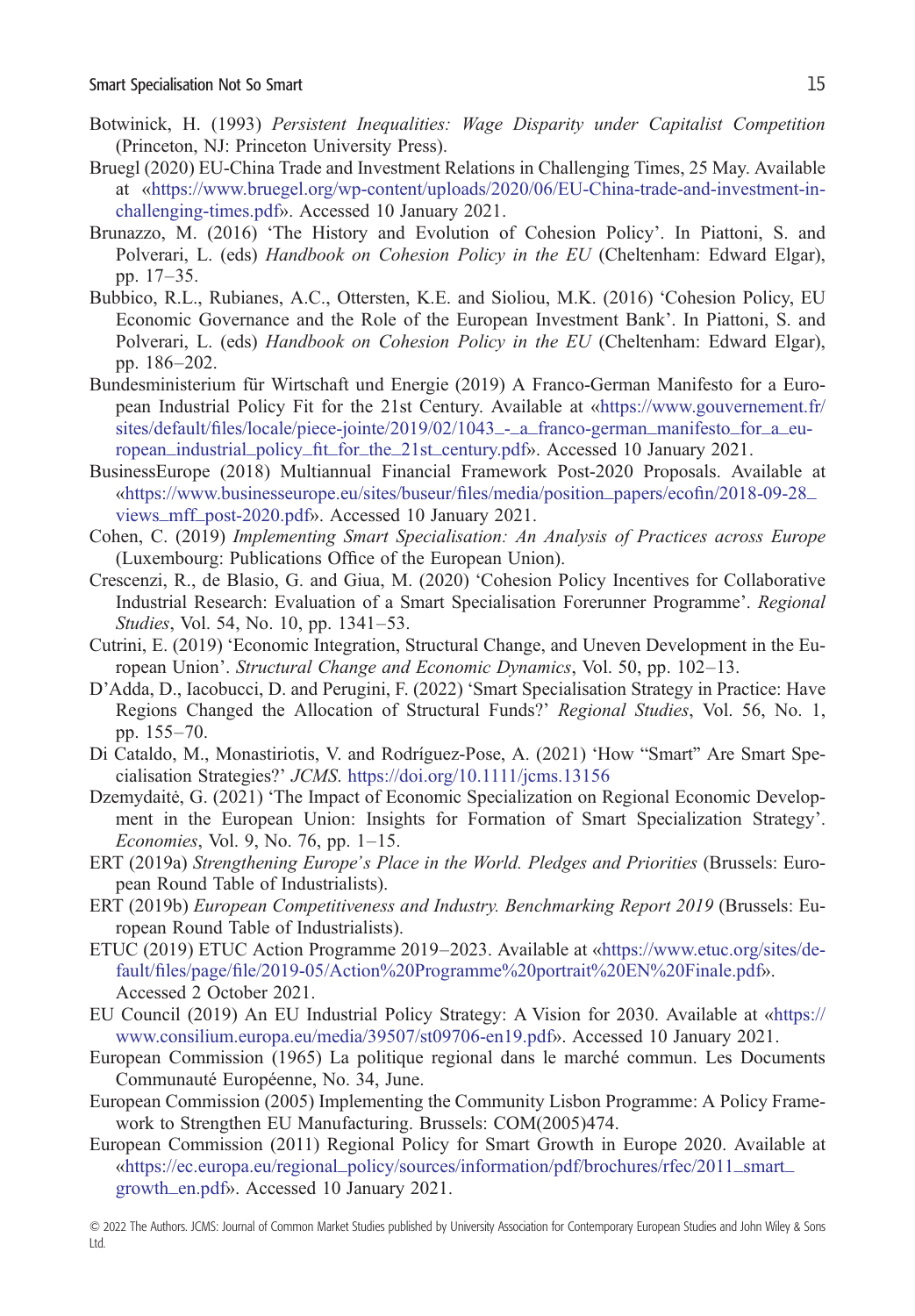- <span id="page-15-0"></span>European Commission (2014a) For a European Industrial Renaissance. Brussels: COM/2014/014 final.
- European Commission (2014b) Cohesion Policy 2014–2020. Available at [«https://ec.europa.eu/re](https://ec.europa.eu/regional_policy/sources/docgener/informat/2014/smart_specialisation_en.pdf)[gional\\_policy/sources/docgener/informat/2014/smart\\_specialisation\\_en.pdf](https://ec.europa.eu/regional_policy/sources/docgener/informat/2014/smart_specialisation_en.pdf)». Accessed 25 September 2021.
- European Commission (2017) Keynote Speech by Commissioner Creţu at the Conference on Smart Specialisation. Available at «[https://ec.europa.eu/commission/commissioners/2014-](https://ec.europa.eu/commission/commissioners/2014-2019/cretu/announcements/keynote-speech-commissioner-cretu-conference-smart-specialisation_en) [2019/cretu/announcements/keynote-speech-commissioner-cretu-conference-smart-specialisa](https://ec.europa.eu/commission/commissioners/2014-2019/cretu/announcements/keynote-speech-commissioner-cretu-conference-smart-specialisation_en)[tion\\_en](https://ec.europa.eu/commission/commissioners/2014-2019/cretu/announcements/keynote-speech-commissioner-cretu-conference-smart-specialisation_en)». Accessed 10 January 2021.
- European Commission (2018a) The Next Generation of EU Funds Programmes. Available at [«http://europa.eu/rapid/press-release\\_SPEECH-18-6047\\_en.htm](http://europa.eu/rapid/press-release_SPEECH-18-6047_en.htm)». Accessed 10 January 2021.
- European Commission (2018b) European Industry Day 2018. Available at [«https://www.earto.eu/](https://www.earto.eu/wp-content/uploads/EID_18_Summary_report.pdf) [wp-content/uploads/EID\\_18\\_Summary\\_report.pdf»](https://www.earto.eu/wp-content/uploads/EID_18_Summary_report.pdf). Accessed 3 October 2021.
- European Commission (2019a) Smart Specialisation. Strengthening Innovation in Europe's Regions. Available at «[https://ec.europa.eu/regional\\_policy/sources/docgener/guides/smart\\_spec/](https://ec.europa.eu/regional_policy/sources/docgener/guides/smart_spec/strength_innov_regions_en.pdf) [strength\\_innov\\_regions\\_en.pdf](https://ec.europa.eu/regional_policy/sources/docgener/guides/smart_spec/strength_innov_regions_en.pdf)». Accessed 10 January 2021.
- European Commission (2019b) *European Innovation Scoreboard 2019* (Brussels: European Commission).
- European Commission (2020a) Made in Europe. The Future of European Manufacturing? Available at [«https://ec.europa.eu/info/publications/made-europe\\_en»](https://ec.europa.eu/info/publications/made-europe_en). Accessed 18 September 2021.
- European Commission (2020b) "Made in the EU" Smart Specialisation inspires the world. Available at «[https://ec.europa.eu/jrc/en/news/made-eu-smart-specialisation-inspires-world»](https://ec.europa.eu/jrc/en/news/made-eu-smart-specialisation-inspires-world). Accessed 18 September 2021.
- European Commission (2020c) Smart Stories. Available at [«https://s3platform.jrc.ec.europa.eu/-/a](https://s3platform.jrc.ec.europa.eu/-/a-territorial-perspective-on-smart-specialisation)[territorial-perspective-on-smart-specialisation»](https://s3platform.jrc.ec.europa.eu/-/a-territorial-perspective-on-smart-specialisation). Accessed 10 January 2021.
- European Commission (2021a) Alentejo. Available at [«https://s3platform-legacy.jrc.ec.europa.eu/](https://s3platform-legacy.jrc.ec.europa.eu/regions/PT18/tags/PT18) [regions/PT18/tags/PT18»](https://s3platform-legacy.jrc.ec.europa.eu/regions/PT18/tags/PT18). Accessed 18 September 2021.
- European Commission (2021b) RIS3 in Lagging regions. Available at [«https://s3platform.jrc.ec.](https://s3platform.jrc.ec.europa.eu/lagging-regions#fragment-89005-xmvv) [europa.eu/lagging-regions#fragment-89005-xmvv»](https://s3platform.jrc.ec.europa.eu/lagging-regions#fragment-89005-xmvv). Accessed 25 September 2021.
- European Commission (2021c) Combination of financial instruments and grants. Available at «https://www.fi-compass.eu/sites/default/fi[les/publications/Combination%20of%20](https://www.fi-compass.eu/sites/default/files/publications/Combination%20of%20financial%20instruments%20and%20grants_1.pdf)financial% [20instruments%20and%20grants\\_1.pdf](https://www.fi-compass.eu/sites/default/files/publications/Combination%20of%20financial%20instruments%20and%20grants_1.pdf)». Accessed 3 January 2022.
- European Union (2013) Regulation No 1303/2013. Available at [«https://eur-lex.europa.eu/legal](https://eur-lex.europa.eu/legal-content/EN/TXT/?uri=celex%3A32013R1303)[content/EN/TXT/?uri=celex%3A32013R1303](https://eur-lex.europa.eu/legal-content/EN/TXT/?uri=celex%3A32013R1303)». Accessed 10 January 2021.
- Foray, D., David, P.A., Hall, B. (2009) 'Smart Specialisation The Concept'. Knowledge Economists Policy Brief, No. 9, June.
- Fratesi, U., Gianelle, C. and Guzzo, F. (2021) *Assessing Smart Specialisation: Policy Implementation Measures* (Luxembourg: Publications Office of the European Union).
- Gianelle, C., Kyriakou, D., McCann, P. and Morgan, K. (2020) 'Smart Specialisation on the Move: Reflections on Six Years of Implementation and Prospects for the Future'. *Regional Studies*, Vol. 54, No. 10, pp. 1323–7.
- Harvey, D. (2003) *The New Imperialism* (Oxford: Oxford University Press).
- Harvey, D. (2006) *The Limits to Capital* (London: Verso).
- Hugenot-Noël, R., Hunter, A. and Zuleeg, F. (2017) 'Can the EU Structural Funds Reconcile Growth, Solidarity and Stability Objectives?' *European Policy Centre Issue Paper*, Vol. 83, pp. 1–32.
- Industry 2030 (2019) A Vision for the European Industry Until 2030. Available at «[https://ec.eu](https://ec.europa.eu/docsroom/documents/36468)[ropa.eu/docsroom/documents/36468](https://ec.europa.eu/docsroom/documents/36468)». Accessed 10 January 2021.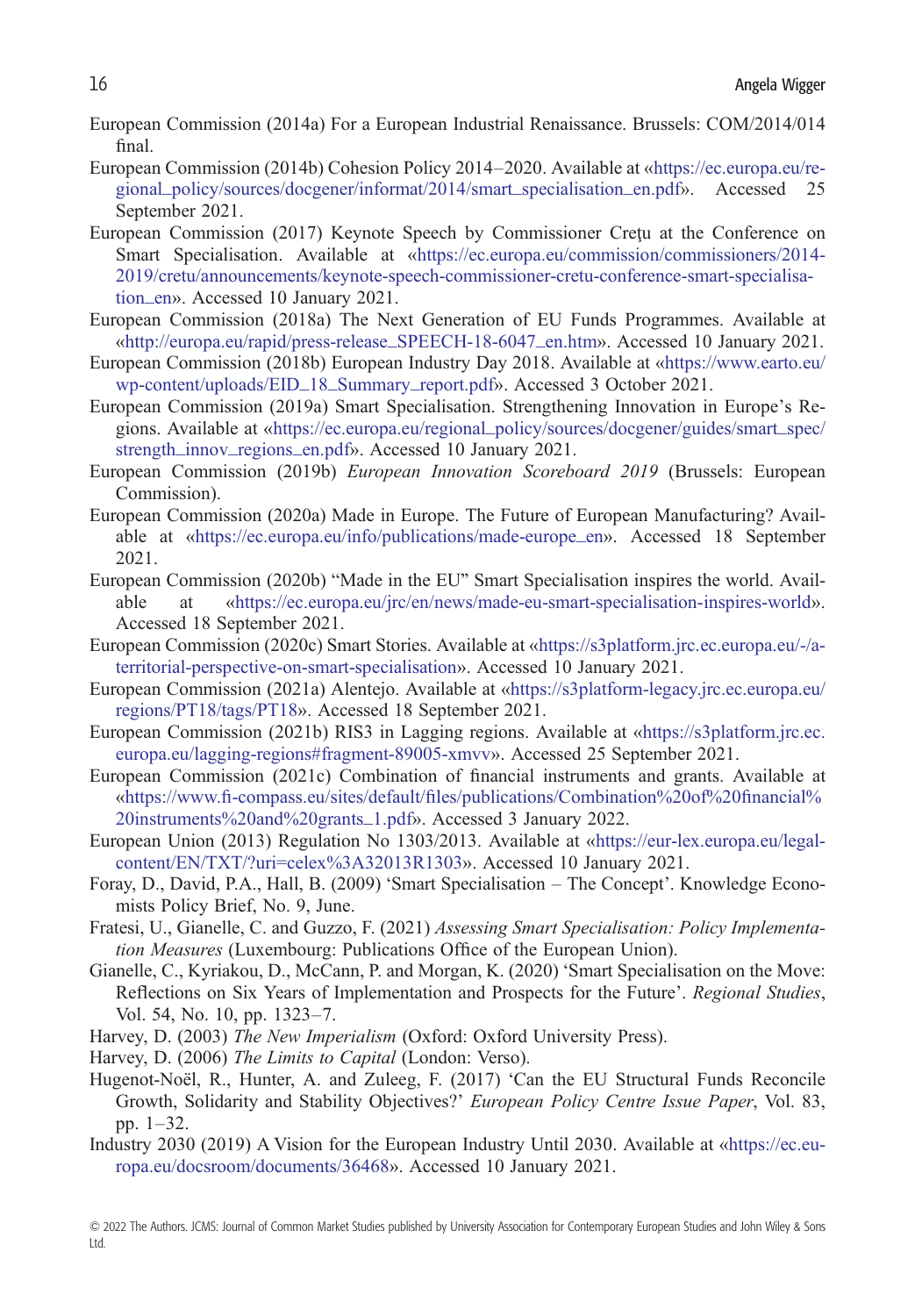- <span id="page-16-0"></span>Industry4Europe (2018) A Governance Structure for an Ambitious EU Industrial Strategy. Available at [«https://www.industry4europe.eu/assets/Uploads/Publications/Industry4Europe-Joint-](https://www.industry4europe.eu/assets/Uploads/Publications/Industry4Europe-Joint-Paper-on-Governance-July-2018.pdf)[Paper-on-Governance-July-2018.pdf»](https://www.industry4europe.eu/assets/Uploads/Publications/Industry4Europe-Joint-Paper-on-Governance-July-2018.pdf). Accessed 10 January 2021.
- Jessop, B. (1999) 'The Strategic Selectivity of the State: Reflections on a Theme of Poulantzas'. *Journal of the Hellenic Diaspora*, Vol. 25, No. 1–2, pp. 41–77.
- Jessop, B. (2002) *The Future of the Capitalist State* (Cambridge: Polity).
- Kok, W. (2004) Facing the Challenge The Lisbon Strategy for Growth and Employment. Available at «[https://op.europa.eu/en/publication-detail/-/publication/88b6bc81-e3ad-4156-960f](https://op.europa.eu/en/publication-detail/-/publication/88b6bc81-e3ad-4156-960f-f549369aa9d4)[f549369aa9d4](https://op.europa.eu/en/publication-detail/-/publication/88b6bc81-e3ad-4156-960f-f549369aa9d4)». Accessed 10 January 2021.
- Kroll, H. (2015) 'Efforts to Implement Smart Specialisation in Practice Leading Unlike Horses to Water'. *European Planning Studies*, Vol. 23, No. 10, pp. 2079–98.
- Landesmann, M.A. and Stöllinger, R. (2018) 'Structural Change, Trade and Global Production Networks: An "Appropriate Industrial Policy" for Peripheral and Catching-up Economies'. *Structural Change and Economic Dynamics*, Vol. 48, pp. 7–23.
- Laranja, M., Edwards, J.H., Pinto, H. and Foray, D. (2020) *Implementation of Smart Specialisation Strategies in Portugal: An Assessment* (Luxembourg: Publications Office of the European Union).
- Madeira, P.M., Vale, M. and Mora-Aliseda, J. (2021) 'Smart Specialisation Strategies and Regional Convergence: Spanish Extremadura after a Period of Divergence'. *Economies*, Vol. 9, No. 138, pp. 1–19.
- Mamede, R.P. (2017) 'Structural Asymmetries, Innovation Measurement and Innovation Policies in the EU'. *Portuguese Journal of Social Science*, Vol. 16, No. 3, pp. 377–92.
- Marques, P. and Morgan, K. (2018) 'The Heroic Assumptions of Smart Specialisation: A Sympathetic Critique of Regional Innovation Policy'. In Arne, I., Martin, R. and Trippl, M. (eds) *New Avenues for Regional Innovation Systems: Theoretical Advances, Empirical Cases and Policy Lessons* (New York: Springer), pp. 275–94.
- McCann, P. and Ortega-Argilés, R. (2016) 'The Early Experience of Smart Specialisation Implementation in EU Cohesion Policy'. *European Planning Studies*, Vol. 24, No. 8, pp. 1407–27.
- Medve-Bálint, G. and Šćepanović, V. (2019) 'EU Funds, State Capacity and the Development of Transnational Industrial Policies in Europe's Eastern Periphery'. *Review of International Political Economy*, Vol. 27, No. 5, pp. 1063–82.
- Morgan, K. (2017) 'Nurturing Novelty: Regional Innovation Policy in the Age of Smart Specialisation'. *Environment and Planning C: Politics and Space*, Vol. 35, No. 4, pp. 569–83.
- Morton, A.D. (2003) 'Social Forces in the Struggle over Hegemony: Neo-Gramscian Perspectives in International Political Economy'. *Rethinking Marxism*, Vol. 15, No. 2, pp. 153–79.
- NRW.Invest (2020) Contact Us. Available at [«https://www.nrwinvest.com/en/home/»](https://www.nrwinvest.com/en/home/). Accessed 10 January 2021.
- Pellegrin, J., Colnot, L., Prota, F., Delponte, L., Capriati, M. (2019) 'How to Tackle Challenges in a Future-oriented EU Industrial Strategy?' Available at [«https://www.europarl.europa.eu/](https://www.europarl.europa.eu/RegData/etudes/STUD/2019/638409/IPOL_STU(2019)638409_EN.pdf) [RegData/etudes/STUD/2019/638409/IPOL\\_STU\(2019\)638409\\_EN.pdf](https://www.europarl.europa.eu/RegData/etudes/STUD/2019/638409/IPOL_STU(2019)638409_EN.pdf)». Accessed 10 January 2021.
- Pianta, M. and Lucchese, M. (2020) 'Rethinking the European Green Deal. An Industrial Policy for a Just Transition in Europe'. *Review of Radical Political Economics*, Vol. 52, No. 4, pp. 633–41.
- Poulantzas, N. (1978) *State, Power, Socialism* (London: Verso).
- Regan, A. (2017) 'The Imbalance of Capitalisms in the Eurozone: Can the North and South of Europe Converge?' *Comparative European Politics*, Vol. 15, No. 6, pp. 969–90.
- Romaõ, J. (2020) 'Variety, Smart Specialisation and Tourism Competitiveness'. *Sustainability*, Vol. 12, No. 14, pp. 5765–78.
- © 2022 The Authors. JCMS: Journal of Common Market Studies published by University Association for Contemporary European Studies and John Wiley & Sons Ltd.